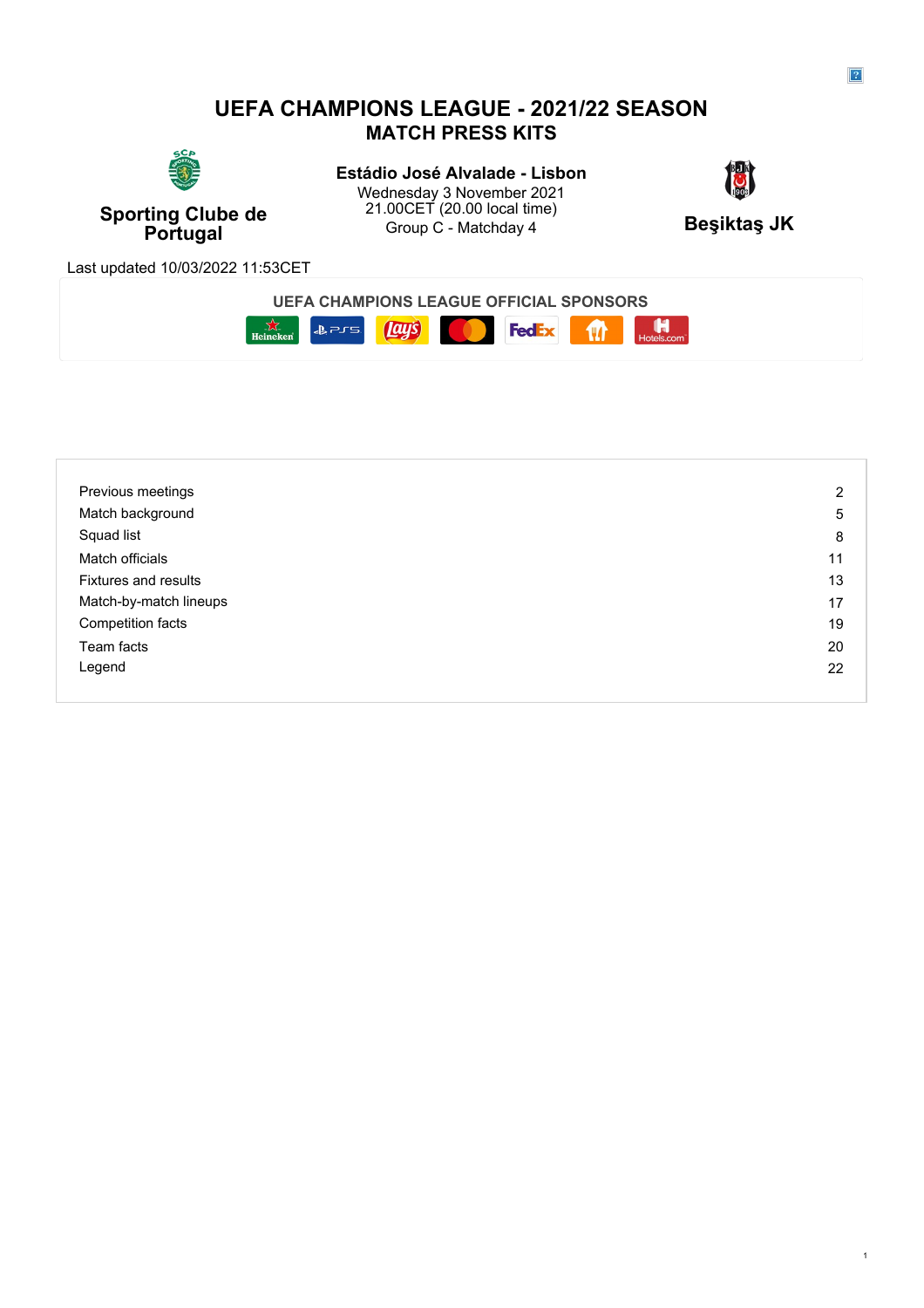# **Previous meetings**

# **Head to Head**

## **UEFA Champions League**

| <b>Date</b> | <b>Stage</b> | <b>Match</b>                                | <b>Result</b> | Venue    | <b>Goalscorers</b>                                            |
|-------------|--------------|---------------------------------------------|---------------|----------|---------------------------------------------------------------|
| 19/10/2021  | GS           | Beşiktaş JK - Sporting Clube de<br>Portugal | -4            | Istanbul | Larin 24; Coates 15,<br>27, Sarabia 44 $(P)$ ,<br>Paulinho 89 |

## **UEFA Europa League**

| <b>Date</b> | <b>Stage</b> | Match                                              | <b>Result</b>  | <b>Venue</b> | <b>Goalscorers</b>                                |
|-------------|--------------|----------------------------------------------------|----------------|--------------|---------------------------------------------------|
| 10/12/2015  | GS           | <b>Sporting Clube de Portugal -</b><br>Beşiktaş JK | 3-1            | Lisbon       | Slimani 67, Ruiz 72,<br>Gutiérrez 78; Gomez<br>58 |
| 01/10/2015  | GS           | Beşiktaş JK - Sporting Clube de<br>Portugal        | $\overline{ }$ | Istanbul     | Gökhan Töre 61; Ruiz<br>16                        |

| Pid W D L Pid W D L Pid W D L Pid W D L GF GA                       |
|---------------------------------------------------------------------|
|                                                                     |
| Sporting Clube de Portugal<br>1 1 0 0 2 1 1 0 0 0 0 0 0 3 2 1 0 8 3 |
| 2 0 1 1 1 0 0 1 0 0 0 0 0 3 0 1 2 3 8<br>Beşiktaş JK                |

## **UEFA Europa League**

| <b>Date</b> | <b>Stage</b> | <b>Match</b>                                               | <b>Result</b>            | <b>Venue</b> | <b>Goalscorers</b>                                                |
|-------------|--------------|------------------------------------------------------------|--------------------------|--------------|-------------------------------------------------------------------|
| 27/02/2020  | <b>R32</b>   | <b>İstanbul Başakşehir - Sporting</b><br>Clube de Portugal | $4 - 1$<br>agg 5-4 (aet) | Istanbul     | Škrtel 31, Aleksić 45,<br>Višća 90+2, 119 ET<br>$(P)$ ; Vietto 68 |
| 20/02/2020  | R32          | <b>Sporting Clube de Portugal -</b><br>İstanbul Başakşehir | $3-$                     | Lisbon       | Coates 3, Šporar 44,<br>Vietto 51; Višća 77<br>(P)                |

## **UEFA Cup**

| Date       | <b>Stage</b>   | <b>Match</b>                                      | <b>Result</b>       | <b>Venue</b> | <b>Goalscorers</b>                                     |
|------------|----------------|---------------------------------------------------|---------------------|--------------|--------------------------------------------------------|
| 27/11/2003 | R2             | Sporting Clube de Portugal -<br>Gençlerbirliği SK | $0 - 3$<br>agg: 1-4 | Lisbon       | Ali Tandoğan 44,<br>Mário Sérgio 45 (og),<br>Veysel 48 |
| 06/11/2003 | R <sub>2</sub> | Gençlerbirliği SK - Sporting Clube<br>de Portugal | 1-1                 | Ankara       | Veysel 55; Liedson 50                                  |

## **UEFA Cup**

| Date       | <b>Stage</b>   | <b>Match</b>                                       | <b>Result</b>       | <b>Venue</b> | <b>Goalscorers</b>   |
|------------|----------------|----------------------------------------------------|---------------------|--------------|----------------------|
| 29/09/1993 | R <sub>1</sub> | <b>Sporting Clube de Portugal -</b><br>Kocaelispor | $2 - 0$<br>agg: 2-0 | Lisbon       | Cadete 7, Pacheco 60 |
| 15/09/1993 | R <sub>1</sub> | Kocaelispor - Sporting Clube de<br>Portugal        | $0 - 0$             | Izmit        |                      |

# **Beşiktaş JK - Record versus clubs from opponents' country**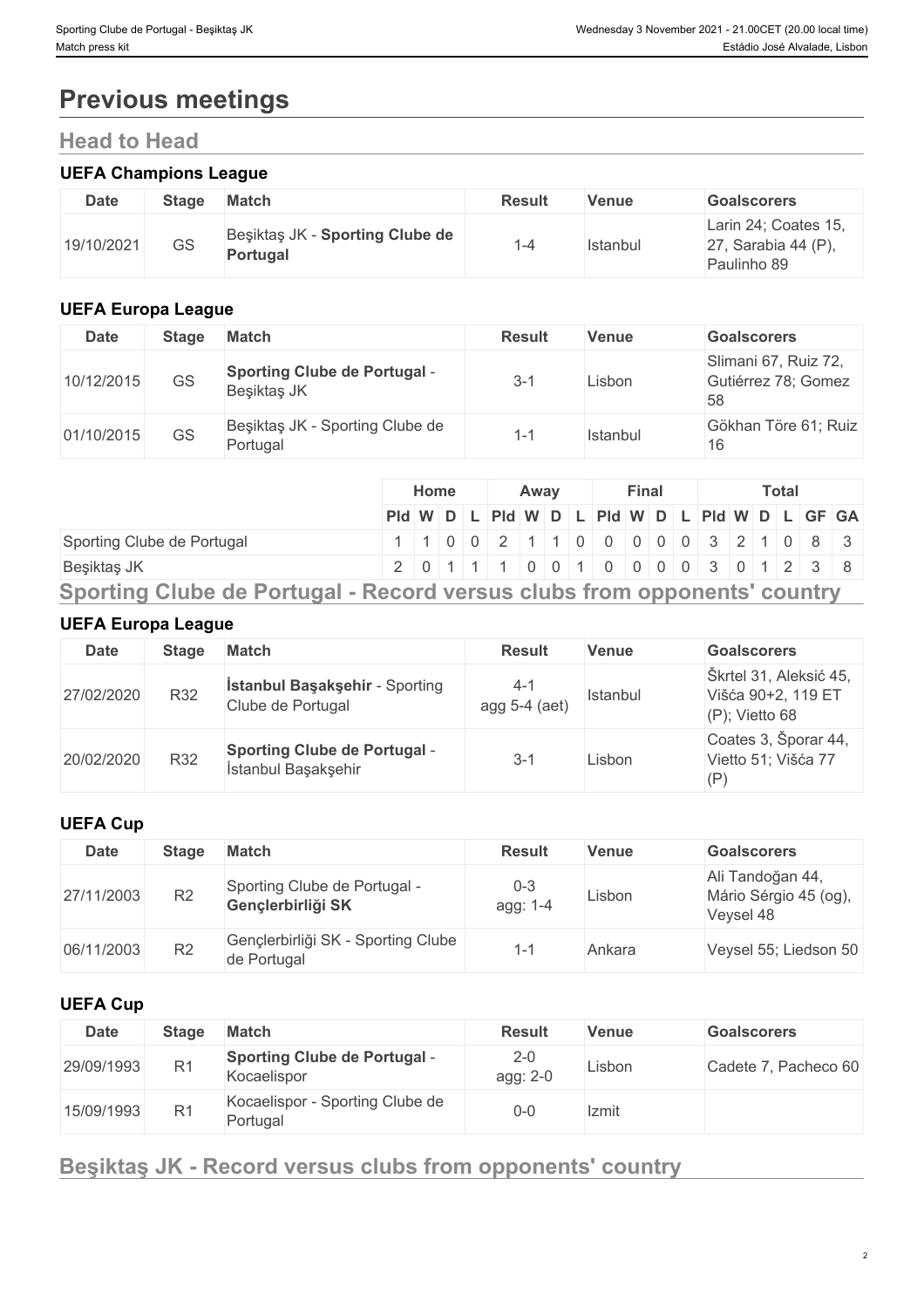## **UEFA Europa League**

| Date       | <b>Stage</b> | <b>Match</b>             | <b>Result</b>     | Venue    | <b>Goalscorers</b>             |
|------------|--------------|--------------------------|-------------------|----------|--------------------------------|
| 24/09/2020 | QR3          | Beşiktaş JK - Rio Ave FC | $(aet, 2-4 pens)$ | Istanbul | Güven Yalçın 15;<br>Moreira 85 |

## **UEFA Europa League**

| <b>Date</b> | <b>Stage</b> | <b>Match</b>                  | <b>Result</b> | Venue        | <b>Goalscorers</b>                                       |
|-------------|--------------|-------------------------------|---------------|--------------|----------------------------------------------------------|
| 07/11/2019  | GS           | <b>SC Braga</b> - Beşiktaş JK | $3 - 1$       | <b>Braga</b> | Paulinho 14, 37,<br>Wilson Eduardo 81;<br>Boyd 29        |
| 24/10/2019  | GS           | Beşiktaş JK - SC Braga        | $1 - 2$       | Istanbul     | Umut Nayir 71;<br>Ricardo Horta 38,<br>Wilson Eduardo 80 |

## **UEFA Champions League**

| <b>Date</b> | <b>Stage</b> | <b>Match</b>           | <b>Result</b> | Venue    | <b>Goalscorers</b>                                          |
|-------------|--------------|------------------------|---------------|----------|-------------------------------------------------------------|
| 21/11/2017  | GS           | Beşiktaş JK - FC Porto | $1 - 1$       | Istanbul | Talisca 41; Felipe 29                                       |
| 13/09/2017  | GS           | FC Porto - Besiktas JK | ن- ا          | Porto    | D. Tošić 21 (og);<br>Talisca 13, Cenk<br>Tosun 28, Babel 86 |

## **UEFA Champions League**

| <b>Date</b> | <b>Stage</b> | <b>Match</b>             | <b>Result</b> | <b>Venue</b> | <b>Goalscorers</b>                                                                                         |
|-------------|--------------|--------------------------|---------------|--------------|------------------------------------------------------------------------------------------------------------|
| 23/11/2016  | GS           | Beşiktaş JK - SL Benfica | $3 - 3$       | Istanbul     | Cenk Tosun 58,<br>Quaresma 83 (P),<br>Aboubakar 89;<br>Gonçalo Guedes 10,<br>Nélson Semedo 25,<br>Fejsa 31 |
| 13/09/2016  | GS           | SL Benfica - Beşiktaş JK | 1-1           | Lisbon       | Cervi 12; Talisca<br>$90 + 3$                                                                              |

## **UEFA Europa League**

| <b>Date</b> | <b>Stage</b> | <b>Match</b>           | <b>Result</b>  | Venue        | <b>Goalscorers</b> |
|-------------|--------------|------------------------|----------------|--------------|--------------------|
| 23/02/2012  | R32          | Besiktas JK - SC Braga | 0-<br>agg: 2-1 | Istanbul     | Lima 25            |
| 14/02/2012  | R32          | SC Braga - Besiktas JK | $0 - 2$        | <b>Braga</b> | Sivok 37, Simão 58 |

## **UEFA Europa League**

| Date       | <b>Stage</b> | <b>Match</b>           | <b>Result</b> | <b>Venue</b> | <b>Goalscorers</b>                   |
|------------|--------------|------------------------|---------------|--------------|--------------------------------------|
| 04/11/2010 | GS           | FC Porto - Beşiktaş JK |               | Porto        | Falcao 36 (P); Nihat<br>Kahveci 62   |
| 21/10/2010 | GS           | Beşiktaş JK - FC Porto |               | Istanbul     | Bobô 90+2; Falcao<br>26, Hulk 59, 78 |

## **UEFA Champions League**

| Date       | <b>Stage</b> | <b>Match</b>           | <b>Result</b> | Venue    | <b>Goalscorers</b>                |
|------------|--------------|------------------------|---------------|----------|-----------------------------------|
| 11/12/2007 | GS           | FC Porto - Beşiktaş JK | $2-0$         | Porto    | Lucho González 44,<br>Quaresma 62 |
| 03/10/2007 | GS           | Besiktas JK - FC Porto | 'בר           | Istanbul | Quaresma 90+2                     |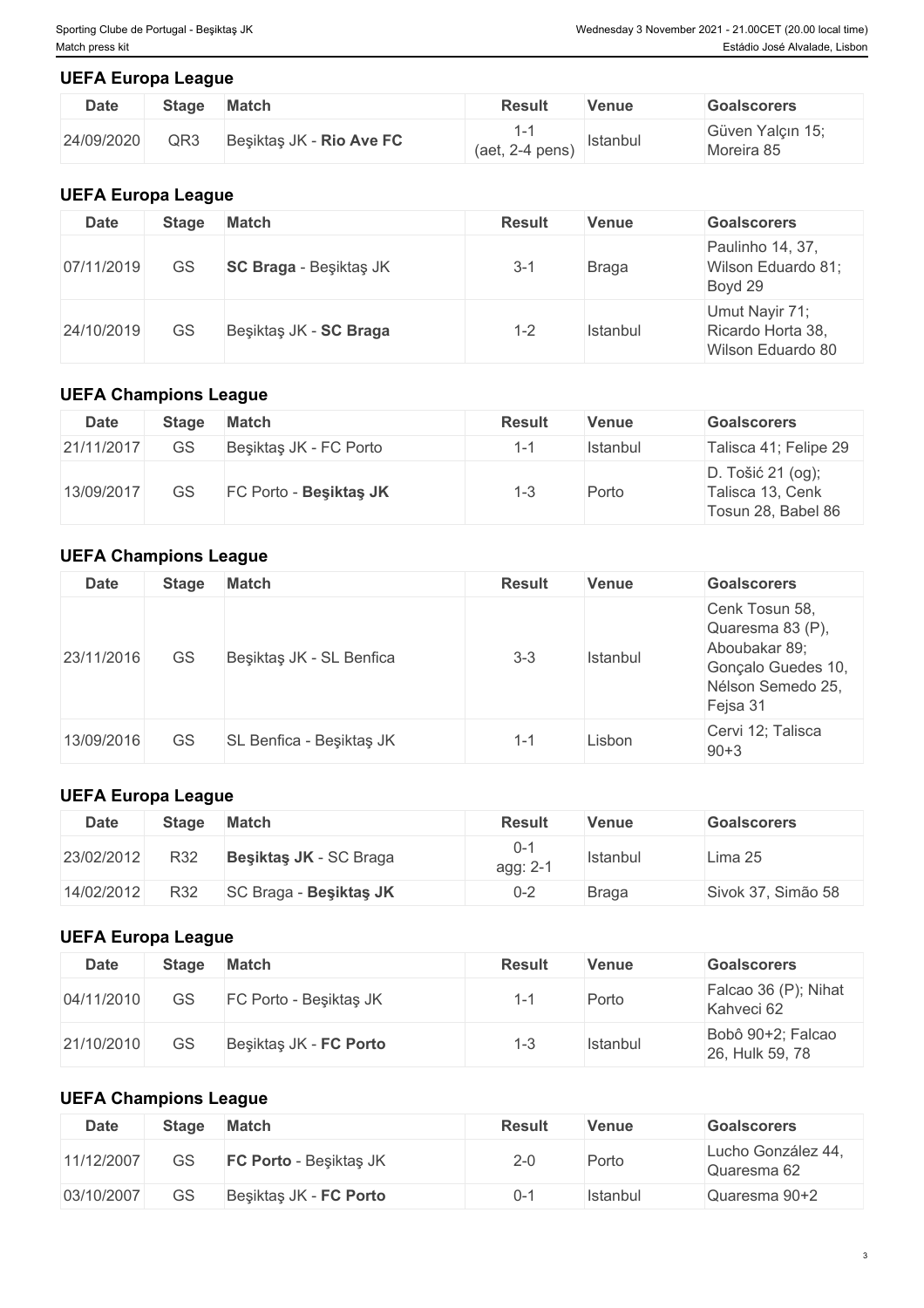4

## **UEFA Cup**

| ————————    |              |                          |               |              |                                                      |
|-------------|--------------|--------------------------|---------------|--------------|------------------------------------------------------|
| <b>Date</b> | <b>Stage</b> | <b>Match</b>             | <b>Result</b> | <b>Venue</b> | <b>Goalscorers</b>                                   |
| 14/12/2005  | GS           | Vitória SC - Besiktas JK | د−∶           | Guimaraes    | Saganowski 11;<br>İbrahim Toraman 7,<br>60, Youla 17 |

|                            |                                                                                                        | <b>Home</b> |  |  | Away |  |  | <b>Final</b> |  |  | <b>Total</b> |  |  |  |  |
|----------------------------|--------------------------------------------------------------------------------------------------------|-------------|--|--|------|--|--|--------------|--|--|--------------|--|--|--|--|
|                            | $PId \mid W \mid D \mid L \mid PId \mid W \mid D \mid L \mid PId \mid W \mid D \mid L \mid GF \mid GA$ |             |  |  |      |  |  |              |  |  |              |  |  |  |  |
| Sporting Clube de Portugal | 4 3 0 1 5 1 3 1 0 0 0 0 9 4 3 2 15 12                                                                  |             |  |  |      |  |  |              |  |  |              |  |  |  |  |
| Beşiktaş JK                | $9   0   4   5   8   3   2   3   0   0   0   17   3   6   8   21   29$                                 |             |  |  |      |  |  |              |  |  |              |  |  |  |  |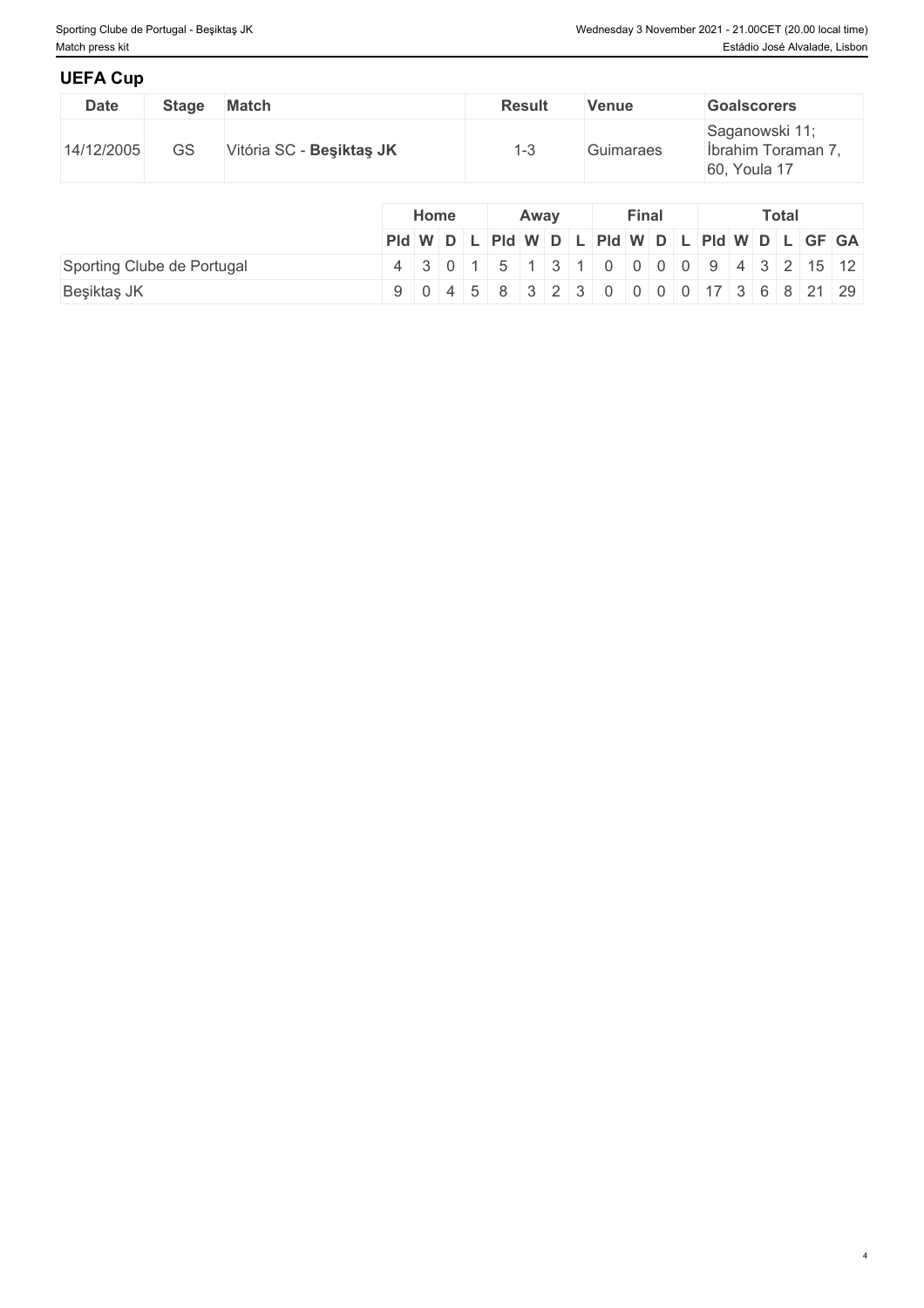# **Match background**

Sporting CP are looking to build on an emphatic win at Beşiktaş as the teams reconvene in Portugal in the fourth round of Group C games.

• Both sides lost their first two matches but it was Sporting who seized the opportunity to get back on track at Beşiktaş Park on Matchday 3, Sebastián Coates twice heading in from corners (15, 27) either side of Cyle Larin's 24th-minute equaliser. Pablo Sarabia's penalty gave Sporting a two-goal cushion at the break, and the 4-1 win was wrapped up by Paulinho late on.

• Beşiktaş went down 2-1 at home to Borussia Dortmund on Matchday 1 and 2-0 at Ajax in their second fixture – the Champions League group stage – while Sporting were beaten 5-1 at home by the Dutch side in their opening game before a 1-0 loss in Germany.

## **Previous meetings**

Sporting Clube de Portugal - Besktlas JK<br>
Match background<br>
Sporting CP are looking to build on an emphatic win at Besjiktag as the teams reconvene in Portugal in the fourth<br>
Forth sides lost their frist two matches but it Froming Cube de Pertugal - Breaking JK<br>
• Westmessky 3 Newmeter 2021 - 21.00GFT (20.00 kmail first)<br>
• Finalsin Josef Karlis Jesusaries, Liston<br>
• Forming OP are looking to build on an emphatic win at Begiktag as the teams stage. Bryan Ruiz's 16th-minute opener for the visitors in Istanbul was cancelled out by Gökhan Töre a minute past the hour on Matchday 2, before Sporting won 3-1 back in Lisbon in the final round of fixtures, a result that took them through as Group H runners-up at the expense of Beşiktaş. row before the control of the matter of the matter in the CFA control of the matter of the matter in the matter in the matter of the matter of the matter of the matter of the Match day 1 in the Match day 1 in the Match day

• The Turkish team had struck first at the Estádio José Alvalade, through Mario Gomez in the 58th minute, but Islam Slimani levelled for Sporting nine minutes later before Ruiz (72) and Teófilo Gutiérrez (78) secured a decisive win.

#### **Form guide Sporting CP**

• This is Sporting's ninth UEFA Champions League group campaign, and a first since 2017/18.

• Sporting's most recent campaign ended with a third-placed finish in their section behind Barcelona and Juventus; they went on to reach the UEFA Europa League quarter-finals.

• The Lisbon club's last three European campaigns have all been in the UEFA Europa League. In 2020/21, they beat Aberdeen 1-0 at home in the one-off third qualifying round before a 4-1 play-off defeat against LASK, also in Lisbon.

• The Lions have progressed from the group stage only once before, in 2008/09; then they lost 12-1 on aggregate to Bayern (0-5 h, 1-7 a) – the heaviest aggregate defeat in the UEFA Champions League knockout phase.

• Matchday 3 was Sporting's bggest away win in the UEFA Champions League, group stage to final; they had never previously triumphed on the road by more than a one-goal margin.

• Sporting have conceded nine goals in losing their last two home European games, although they had won five in a Champions League group matches in Lisbon (W1 D1).

• Sporting claimed their 19th Portuguese Liga title in 2020/21, and a first since 2001/02. The Lisbon side also won the Portuguese League Cup, their third victory in the competition – all in the last four seasons.

• Sporting's last home game against a Turkish club brought a 3-1 defeat of İstanbul Başakşehir in the 2019/20 UEFA Europa League round of 32 first leg, a tie they would eventually lose 5-4 on aggregate. That made it three wins in their four home games with Turkish visitors, the exception a 3-0 loss at the hands of Gençlerbirliği in the 2003/04 UEFA Cup second round second leg (1-4 agg). Sliman levelted for Spotling rine minulas later better Ruz (72) and Teolfits Guidelrez (78) secured a decisive win.<br>Sportling OP<br>
I Form guide<br>
Sportling CP<br>
- Spotling's meth UEFA Champions League group campagin, and a fi

• The Lions' record against Turkish teams, home and away, is W4 D3 L2.

## **Beşiktaş**

• This is the eighth time Beşiktaş have appeared in the group stage; among Turkish clubs, only Galatasaray (16) have featured more frequently.

• Beşiktaş last appeared in 2017/18, when they won their section unbeaten ahead of Porto, Leipzig and Monaco to reach the round of 16 for the first time only for Bayern München to prove too strong in the first knockout round (0-5 a, 1-3 h).

• The Black Eagles were champions of Turkey for the 16th time in 2020/21, their third triumph in six years. They also lifted the Turkish Cup for the tenth time, completing the domestic double for the third time and the first since 2008/09.

• The Turkish side's 2020/21 UEFA Champions League campaign lasted a single match, a 3-1 loss at PAOK in the one-off second qualifying round tie.

• Beşiktaş therefore moved into the UEFA Europa League but again fell at the first hurdle, Rio Ave winning 4-2 on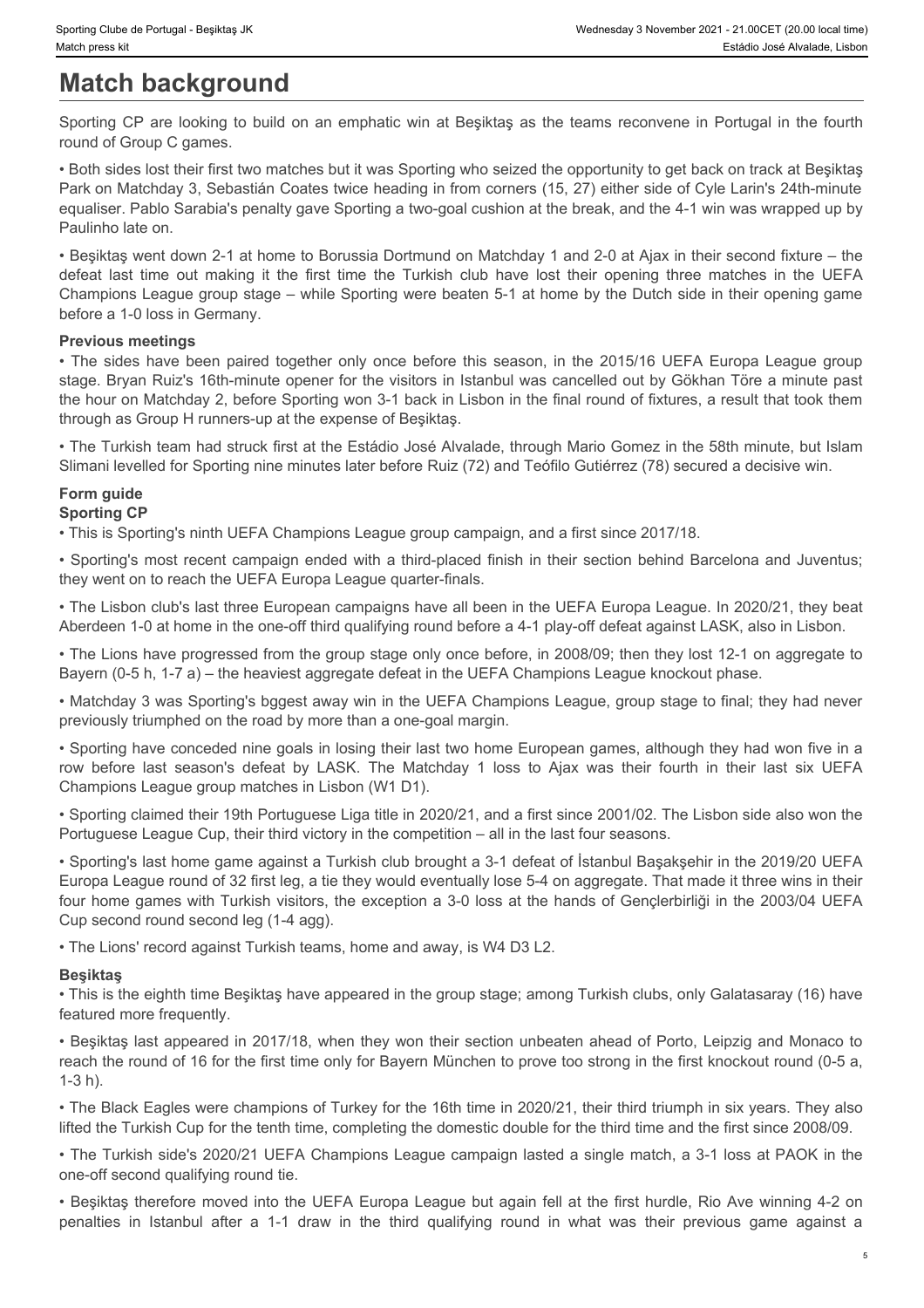Portuguese club before losing to Sporting.

• Beşiktaş's best European Cup campaign came in 1986/87 when they got to the quarter-finals before losing 7-0 on aggregate to Dynamo Kyiv.

• The Turkish team won all three away games in the 2017/18 group stage, and have five victories in their last eight away group games (D1 L2). However, they have lost their last five European matches outside Istanbul, and seven of the last ten (W1 D2).

• Elimination by Rio Ave last season and the Matchday 3 defeat by Sporting mean the Turkish team are still looking for their first victory at home to Portuguese visitors (D4 L5), but they have won three times in Portugal. Beaten 3-1 at Braga in the 2019/20 UEFA Europa League group stage, their last trip in the UEFA Champions League ended in a 3-1 victory at Porto on Matchday 1 in 2017/18 – a result that set them on the path to winning the group. sortteg Clue at Pontigel - Beşiktaş ilk<br>
• Wadrostea Rio Berlin De Spotling.<br>
• Beşiktaş's best European Cup campaign came in 1986/87 when they got to the quarter-finals before losing 7-0 on<br>
• Beşiktaş's best European Cup bertrochoe e Potusel - Devises K<br>• Westersky Scher (Scher Scher Scher Scher Scher Scher Scher Scher Scher Scher Scher Scher Scher Scher Scher Scher Scher Scher Scher Scher Scher Scher Scher Scher Scher Scher Scher Scher Sc

#### **Links and trivia**

• French right-back Valentin Rosier joined Beşiktaş from Sporting on loan last season and on a permanent basis in the summer. He made 16 appearances for the Lisbon club in all competitions in 2019/20, his sole season.

• Rosier's Sporting team-mates included Coates, Luís Neto, Jovane Cabral, Tiago Tomás and Matheus Nunes.

qualifying round at Beşiktaş Park. Welinton, Rıdvan Yılmaz, Necip Uysal, Francisco Montero and Oğuzhan Özyakup all started for the home team, with Larin and Gökhan Töre coming off the bench.

• Paulinho scored twice in Braga's 3-1 home win against a Beşiktaş side featuring Necip Uysal, Domagoj Vida and Oğuzhan Özyakup in the 2019/20 UEFA Europa League group stage.

• Has played in Turkey:

Luís Neto (Fenerbahçe 2017/18 loan)

minutes in a 3-1 Beşiktaş win in the reverse encounter on 25 February 2018.

• Has played in Portugal: Souza (Porto 2010–12)

• Have also played together: Pedro Porro & Francisco Montero (Spain Under-21) Antonio Adán & Francisco Montero (Atlético de Madrid, 2018/19) Luís Neto & Mehmet Topal, Souza (Fenerbahçe, 2017/18)

#### **Latest news**

#### **Sporting**

• Matchday 3 was Luís Neto's 50th appearance in UEFA club competition.

• One of two sides still unbeaten in this season's Portuguese Liga along with Porto, Sporting have won their last five league matches – and six in a row in all competitions – most recently beating Vitória SC 1-0 at home on Saturday.

• The Portuguese champions were likewise 1-0 victors at home to Moreirense on 23 October, Sebastián Coates with the only goal. The Sporting captain also got the winner on Saturday – his fourth in three matches, all headers from corners.

• Coates' double at Beşiktaş – his first goals of the season – made him the first Sporting defender to score twice in the same European match.

• Goalkeeper Antonio Adán made his 50th appearance for Sporting in all competitions against Moreirense, midfielder Matheus Nunes also bringing up his half-century of league games.

victory at Portuguese Ligation The Doctrine This control of the portuguese Ligation and the portuguese Ligation and the portuguese Ligation and the portuguese Ligation Scores Ligation Scores and the portuguese Ligation Sco competition this season although he has not found the net since 14 August; he was sidelined by a foot injury between 28 August and 15 October.

• Holders Sporting had made it five wins in a row in all competitions – already their longest run of the season – by beating Famalicão 2-1 in their Portuguese League Cup group stage opener on 26 October, Manuel Ugarte and Nuno Santos getting the goals.

• Ugarte's goal was his first for Sporting since joining from Famalicão in the summer.

• The Matchday 2 defeat at Dortmund is the only one of Sporting's 16 matches in all competitions this season in which they have failed to score.

• The two Group C defeats are two of only three Sporting losses in their last 39 matches in all competitions, the other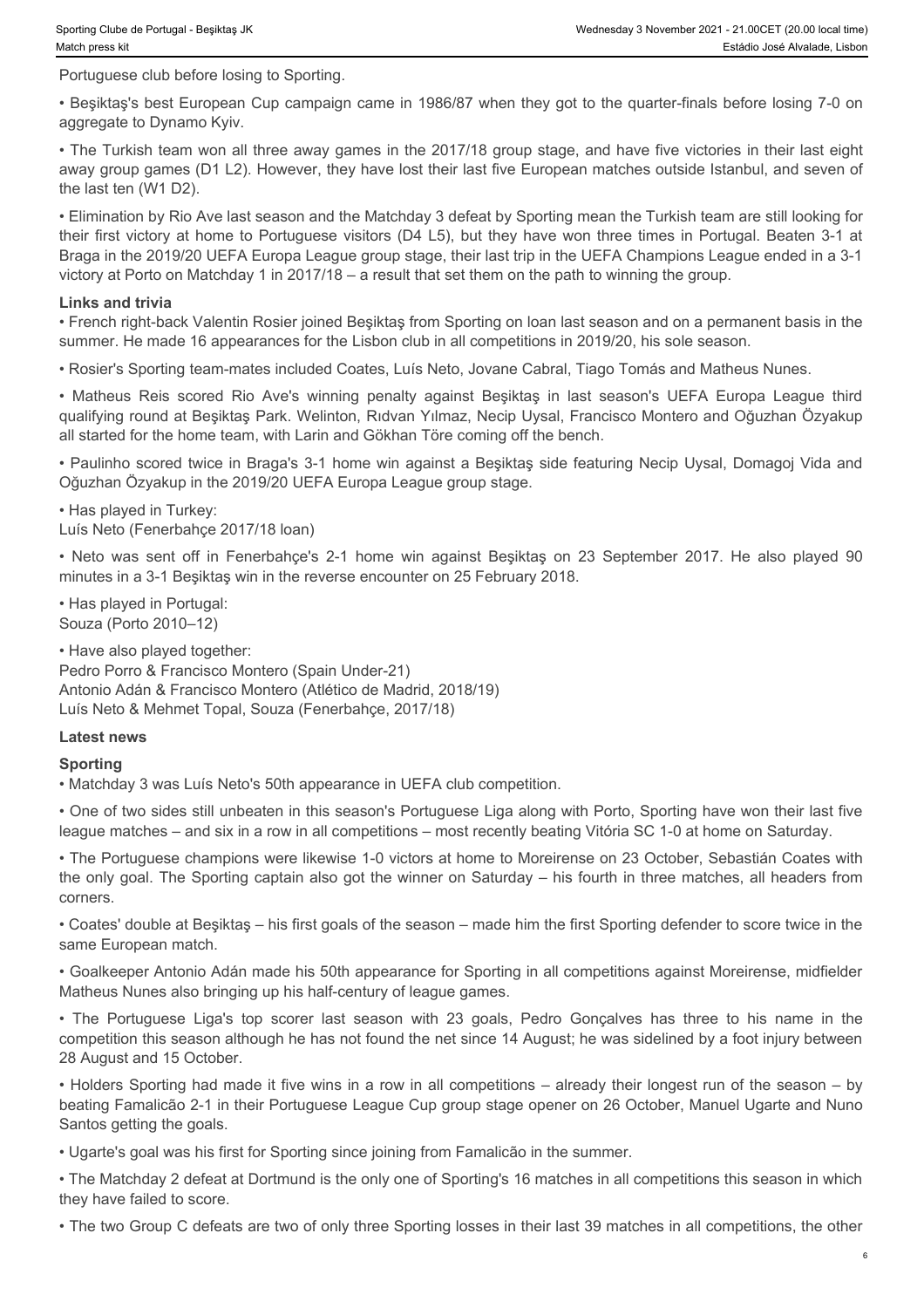7

a 4-3 reverse at Benfica in the penultimate round of league fixtures last season. Their record otherwise is W29 D7.

• That defeat by Benfica in January 2020 is Sporting's last home league loss; they are unbeaten in the 32 matches since (W26 D6).

• Sporting have scored at least once in their last 31 matches at home in all competitions, the club's best run in 26 years.

• Portuguese champions Sporting began 2021/22 with another trophy, beating Braga 2-1 in the Portuguese Super Cup on 31 July. Goals from Jovane Cabral and Gonçalves earned a comeback win after Braga had taken an early lead.

• Tiago Tomás missed the matches against Famalicão and Vitória SC with a thigh injury.

- On 21 October, Portugal's Matheus Nunes signed a one-year contract extension to keep him at Sporting until 2026.
- Eight days later, Pedro Gonçalves signed a one-year contract extension to keep him at Sporting until 2026.
- Daniel Bragança also agreed a one-year contract extension on 12 October, keeping him at Sporting until 2025.
- Sporting have been drawn to host second division Varzim in the Portuguese Cup fourth round on 18 November.

#### **Beşiktaş**

• Beşiktaş kept clean sheets in each of their first four Süper Lig games this season, for the first time since 1985/86, but have shipped 13 goals in the seven matches since.

• Beşiktaş had lost four of their previous five games in all competitions (W1) before a 2-1 comeback victory at home to Galatasaray on 25 October.

• Cyle Larin scored twice against Galatasaray and has provided Beşiktaş's last three goals.

• Left-back Umut Meraş made his first league start this season against Galatasaray, setting up Larin's first goal.

• Larin, who finished as Beşiktaş's top scorer in the 2020/21 Turkish Super League with 19 goals, opened his account For the current campaign of the current campaign with the final goal in a 3-0 win gainst Rizespor on 13 August, 286 Universe at Richarge Cup and AS reverse at Bernfits in the penultimate round of league finduces is teamon. season, but had gone five league games without finding the net before his double against Galatasaray.

• Saturday's 1-0 loss at Hatayspor made it five defeats in seven games for Beşiktaş.

• Beşiktaş have won only three of their last ten games in all competitions (D1 L6).

• Francisco Montero failed to find the net in his first 17 Beşiktaş appearances, but now has two goals in his last four matches. He played 90 minutes on Saturday, his first appearance since the 3-3 draw at home to Adana Demirspor on 21 September.

• Oğuzhan Özyakup made his 300th appearance for Beşiktaş in a 3-2 loss at İstanbul Başakşehir on 15 October.

• Rıdvan Yılmaz has scored two league goals this term, already his best return in his fourth season in the first team.

• Michy Batshuayi had to be replaced midway through the first half at Hatayspor due to a thigh injury.

• Valentin Rosier suffered a calf strain against Hatayspor, a match Miralem Pjanić missed due to a thigh injury picked up against Galatasaray.

• Atiba Hutchinson started at İstanbul Başakşehir after recovering from a thigh injury suffered in the 2-1 defeat at Altay on 24 September, but was withdrawn at half-time due to another thigh problem. He returned to start on Saturday.

• Mehmet Topal also made his comeback at the weekend, in his case as a second-half substitute, having not played since suffering a groin injury in a 3-2 win at Antalyaspor on 18 September.

• Souza missed the weekend defeat with a thigh injury.

• Georges-Kévin N'Koudou has been out since 11 September with a knee problem.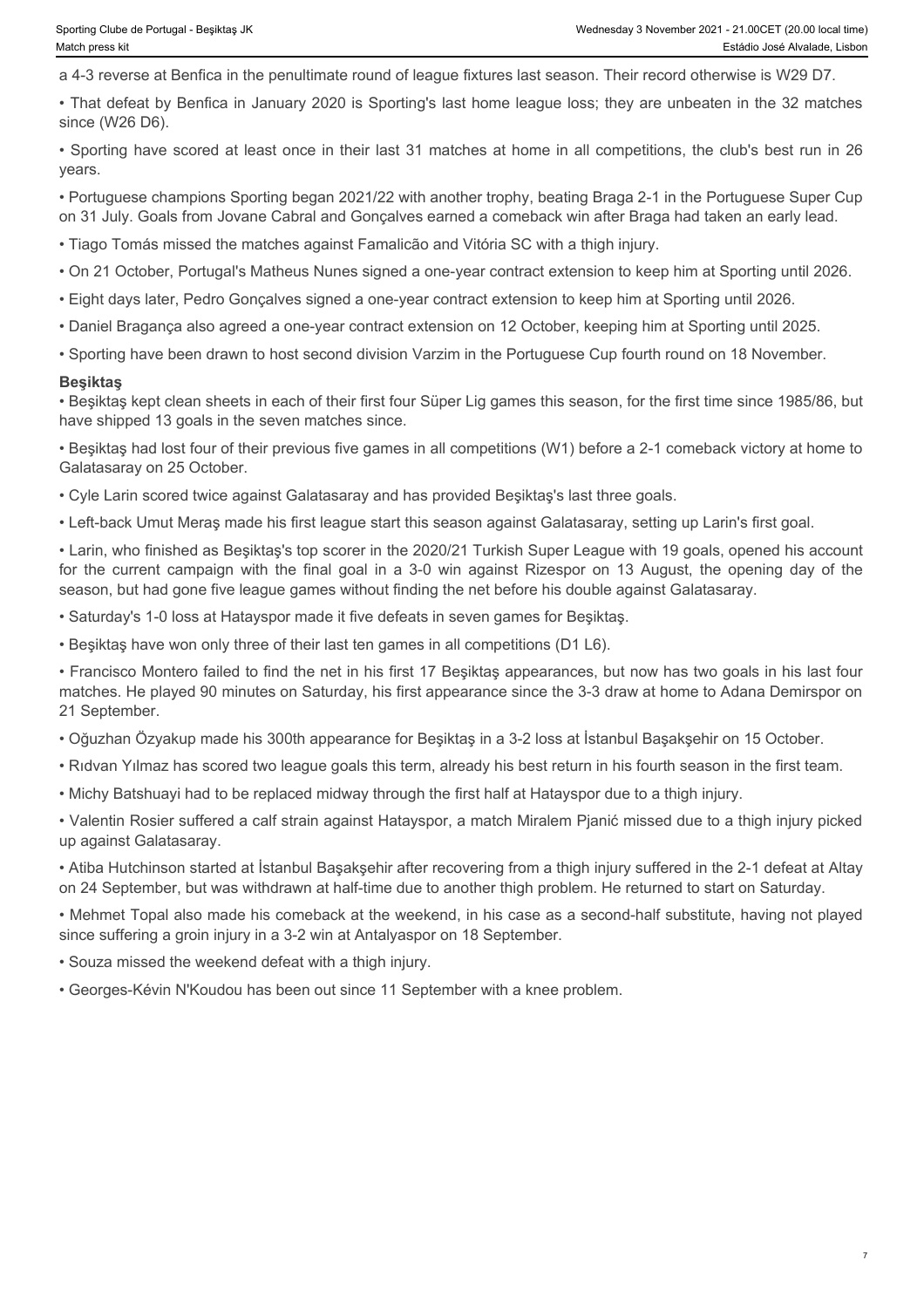# **Squad list**

## **Sporting Clube de Portugal**

|                     |      |                   |       |                          |                          |                          |                                                         | <b>Current season</b>                   |                          |                     |                          |                                                             | <b>All-time</b>   |                                                                                                                           |
|---------------------|------|-------------------|-------|--------------------------|--------------------------|--------------------------|---------------------------------------------------------|-----------------------------------------|--------------------------|---------------------|--------------------------|-------------------------------------------------------------|-------------------|---------------------------------------------------------------------------------------------------------------------------|
|                     |      |                   |       |                          |                          | <b>UCLQ</b>              |                                                         | UCL League                              |                          |                     |                          | <b>UCL</b>                                                  |                   | <b>UEFA</b>                                                                                                               |
| No. Player          | Nat. | <b>DoB</b>        | Age D |                          |                          |                          |                                                         | Pid Gis Pid Gis Pid Gis Pid Gis Pid Gis |                          |                     |                          |                                                             |                   |                                                                                                                           |
| <b>Goalkeepers</b>  |      |                   |       |                          |                          |                          |                                                         |                                         |                          |                     |                          |                                                             |                   |                                                                                                                           |
| 1 Antonio Adán      |      | ESP 13/05/1987 34 |       | $\overline{\phantom{a}}$ | $\sim$                   | $\sim$                   | $3 \mid -$                                              |                                         |                          | $ 10  -  7  -  13 $ |                          |                                                             |                   |                                                                                                                           |
| 22 André Paulo      |      | POR 18/12/1996 24 |       |                          | $\sim$                   | $\sim$                   | $\sim$                                                  | $\sim$                                  |                          | $\sim$              | $\sim$                   | $\sim$                                                      |                   |                                                                                                                           |
| 31 João Virginia    |      | POR 10/10/1999 22 |       |                          | $\sim$                   | $\sim$                   | $\overline{\phantom{a}}$                                |                                         |                          |                     |                          |                                                             |                   |                                                                                                                           |
| 41 Diego Callai     |      | ITA 18/07/2004 17 |       |                          | $\sim$                   | $\sim$                   | $\sim$                                                  | $\sim$                                  | $\sim$                   | $\sim$              | $\overline{\phantom{a}}$ | $\sim$                                                      | $-1$              |                                                                                                                           |
| 50 Vasco Gaspar     |      | POR 26/05/2003 18 |       |                          |                          | $\sim$                   | $\sim$                                                  |                                         |                          | $\sim$              | $\overline{\phantom{a}}$ | $\overline{\phantom{a}}$                                    |                   | $\frac{1}{2} \left( \frac{1}{2} \right) \left( \frac{1}{2} \right) \left( \frac{1}{2} \right) \left( \frac{1}{2} \right)$ |
| 53 Gonçalo Filipe   |      | POR 30/04/2000 21 |       |                          | $\sim$                   | $\sim$                   | $\sim$                                                  |                                         |                          |                     | $\overline{\phantom{a}}$ |                                                             | $\sim$ 100        |                                                                                                                           |
| 99 Diogo Almeida    |      | POR 30/01/2002 19 |       | $\overline{\phantom{a}}$ | $\sim$                   | $\sim$                   | $\sim$                                                  |                                         |                          |                     | $\overline{\phantom{a}}$ |                                                             |                   |                                                                                                                           |
| <b>Defenders</b>    |      |                   |       |                          |                          |                          |                                                         |                                         |                          |                     |                          |                                                             |                   |                                                                                                                           |
| 2 Matheus Reis      |      | BRA 18/02/1995 26 |       |                          |                          |                          | 3                                                       |                                         | 7                        |                     | 3                        |                                                             |                   |                                                                                                                           |
| 3 Zouhair Feddal    |      | MAR 23/12/1989 31 |       |                          | $\sim$                   | $\sim$                   | 3                                                       |                                         | 6                        |                     | 3                        |                                                             | 5                 |                                                                                                                           |
| 4 Sebastián Coates  |      | URU 07/10/1990 31 |       |                          | $\sim$                   | $\sim$                   | $\overline{2}$                                          | $\overline{2}$                          | 10                       | $\overline{2}$      | 13                       | 2                                                           |                   | 40 5                                                                                                                      |
| 13 Luís Neto        |      | POR 26/05/1988 33 |       |                          | $\sim$                   | $\overline{\phantom{a}}$ | 3                                                       |                                         | 5                        | $\sim$              | 15                       | $\sim$                                                      | 50                | $\overline{\phantom{a}}$                                                                                                  |
| 16 Rúben Vinagre    |      | POR 09/04/1999 22 |       | $\overline{\phantom{a}}$ | $\overline{\phantom{a}}$ | $\sim$                   | $\overline{1}$                                          | $\overline{\phantom{a}}$                | 6                        |                     | 3                        | $\sim$                                                      | 16                | 2                                                                                                                         |
| 24 Pedro Porro      |      | ESP 13/09/1999 22 |       |                          | $\sim$                   | $\sim$                   | 3                                                       |                                         | 9                        | $\mathbf{2}$        | 3                        | $\overline{\phantom{a}}$                                    | 5                 | $\sim$                                                                                                                    |
| 25 Gonçalo Inácio   |      | POR 25/08/2001 20 |       |                          | $\sim$                   | $\sim$                   | $\overline{2}$                                          | $\sim$                                  | $6\phantom{1}6$          | 1                   | $\overline{2}$           | $\overline{\phantom{a}}$                                    | $\overline{2}$    | $\overline{\phantom{a}}$                                                                                                  |
| 34 João Goulart     |      | POR 27/01/2000 21 |       |                          | $\sim$                   | $\sim$                   | $\sim$                                                  | $\overline{\phantom{a}}$                | $\blacksquare$           | $\sim$              | $\overline{\phantom{a}}$ | $\overline{\phantom{a}}$                                    | $\sim$ $\sim$     |                                                                                                                           |
| 35 Hevertton Santos |      | POR 01/02/2001 20 |       |                          | $\sim$                   | $\sim$                   | $\sim$                                                  | $\sim$                                  | $\blacksquare$           | $\sim$              | $\sim$                   | $\sim$                                                      |                   | $\frac{1}{2} \left( \frac{1}{2} \right) \left( \frac{1}{2} \right) \left( \frac{1}{2} \right) \left( \frac{1}{2} \right)$ |
| 45 Babacar Fati     |      | POR 01/02/2000 21 |       |                          | $\sim$                   | $\sim$                   | $\sim$                                                  | $\sim$                                  | $\sim$                   | $\sim$              | $\sim$                   | $\sim$                                                      |                   |                                                                                                                           |
| 47 Ricardo Esgaio   |      | POR 16/05/1993 28 |       |                          | $\sim$                   | $\sim$                   | $\mathbf{3}$                                            | $\sim$                                  | 10                       | $\sim$              | $\overline{5}$           | $\sim$                                                      | 41                | $\blacksquare$ 1                                                                                                          |
| 52 Gonçalo Costa    |      | POR 18/02/2000 21 |       | $\overline{\phantom{a}}$ | $\sim$                   |                          | $\sim$                                                  |                                         |                          |                     | $\sim$                   |                                                             |                   |                                                                                                                           |
| 63 José Marsà       |      | ESP 04/03/2002 19 |       |                          | $\sim$                   | $\sim$<br>$\sim$         |                                                         | $\sim$<br>$\sim$                        | $\blacksquare$           | $\sim$              |                          | $\sim$                                                      |                   | $\frac{1}{2} \left( \frac{1}{2} \right) \left( \frac{1}{2} \right) = \frac{1}{2}$                                         |
| 64 Rafael Fernandes |      | POR 28/06/2002 19 |       |                          | $\overline{\phantom{a}}$ |                          | $\sim$                                                  |                                         | $\sim$                   | $\sim$              | $\sim$                   | $\sim$                                                      |                   | $\mathcal{L} = \{ \mathcal{L} \mid \mathcal{L} = \mathcal{L} \}$                                                          |
|                     |      |                   |       |                          |                          | $\sim$                   | $\overline{\phantom{a}}$                                |                                         |                          |                     | $\overline{\phantom{a}}$ | $\overline{\phantom{a}}$                                    |                   |                                                                                                                           |
| 66 Gilberto Batista |      | POR 29/12/2003 17 |       |                          | $\overline{\phantom{a}}$ | $\overline{\phantom{a}}$ | $\overline{\phantom{a}}$                                |                                         |                          |                     |                          | $\overline{\phantom{a}}$                                    | $ -$              | $\sim$                                                                                                                    |
| 71 Flávio Nazinho   |      | POR 20/07/2003 18 |       |                          | $\sim$                   | $\sim$                   | $\sim$                                                  | $\sim$                                  | $\sim$                   | $\sim$              | $\sim$                   | $\overline{\phantom{a}}$                                    |                   |                                                                                                                           |
| 73 Chico Lamba      |      | POR 10/03/2003 18 |       |                          | $\sim$                   | $\sim$                   | $\sim$                                                  | $\sim$                                  | $\overline{\phantom{a}}$ | $\sim$              | $\sim$                   | $\mathbf{r}$                                                |                   |                                                                                                                           |
| 87 Gonçalo Esteves  |      | POR 27/02/2004 17 |       | $-$                      | $\sim$                   | $\sim$                   | $\sim$                                                  | $\sim$                                  |                          |                     | $\overline{\phantom{a}}$ | $\overline{\phantom{a}}$                                    | $\sim$ 100 $\pm$  |                                                                                                                           |
| <b>Midfielders</b>  |      |                   |       |                          |                          |                          |                                                         |                                         |                          |                     |                          |                                                             |                   |                                                                                                                           |
| 6 João Palhinha     |      | POR 09/07/1995 26 |       |                          | $\sim$                   | $\sim$                   | $\begin{array}{ c c c }\hline 3 & \\\hline \end{array}$ |                                         | 10                       | $\overline{2}$      | 5                        |                                                             |                   | $17 \quad 1$                                                                                                              |
| 7 Bruno Tabata      |      | BRA 30/03/1997 24 |       | $\sim$                   | $\sim$                   | $\sim$                   | $\vert 1 \vert$                                         | $\overline{\phantom{a}}$                | 6                        | $\sim$              | 1                        | $\overline{\phantom{a}}$                                    | $\vert 1 \vert$ - |                                                                                                                           |
| 8 Matheus Nunes     |      | POR 27/08/1998 23 |       |                          | $\sim$                   | $\sim$                   | $\mathbf{3}$                                            | $\sim$                                  | 10                       | $\overline{1}$      | 3                        | $\sim$                                                      | 5                 |                                                                                                                           |
| 15 Manuel Ugarte    |      | URU 11/04/2001 20 |       |                          | $\sim$                   | $\sim$                   | $\sim$                                                  |                                         | 4                        |                     | $\overline{\phantom{a}}$ |                                                             |                   | $\frac{1}{2} \left( \frac{1}{2} \right) \left( \frac{1}{2} \right) = \frac{1}{2} \left( \frac{1}{2} \right)$              |
| 28 Pedro Gonçalves  |      | POR 28/06/1998 23 |       |                          | $\sim$                   |                          | $-1$ 1 $-$                                              |                                         | 6                        | $\mathbf{3}$        | $\mathbf{1}$             | $\mathcal{L}^{\mathcal{L}}$ and $\mathcal{L}^{\mathcal{L}}$ | $\overline{2}$    | $\overline{\phantom{a}}$                                                                                                  |
| 59 Tiago Ferreira   |      | POR 18/03/2002 19 |       |                          | $\overline{\phantom{a}}$ | $\sim$                   | $\sim$                                                  |                                         |                          |                     |                          |                                                             |                   |                                                                                                                           |
| 60 João Daniel      |      | POR 28/06/2002 19 |       |                          | $\sim$                   | $\sim$                   | $\sim$                                                  | $\sim$                                  | $\sim$                   | $\sim$              | $\sim$                   |                                                             |                   | $\frac{1}{2} \left( \frac{1}{2} \right) \left( \frac{1}{2} \right) = \frac{1}{2}$                                         |
| 61 Diogo Brás       |      | POR 16/03/2000 21 |       |                          | $\sim$                   | $\sim$                   | $\sim$                                                  |                                         |                          |                     | $\sim$                   |                                                             |                   |                                                                                                                           |
| 68 Daniel Bragança  |      | POR 27/05/1999 22 |       |                          | $\sim$                   | $\sim$                   | 3                                                       |                                         |                          |                     | 3                        | $\sim$                                                      | 4                 |                                                                                                                           |
| 70 Bernardo Sousa   |      | POR 27/03/2000 21 |       |                          | $\sim$                   | $\sim$                   | $\vert \cdot \vert = \vert$                             | $\sim$                                  | $\sim$                   | $\sim$              | $\sim$                   | $\sim$                                                      | $-1$              |                                                                                                                           |
| 77 Duarte Carvalho  |      | POR 30/05/2002 19 |       |                          | $\overline{\phantom{a}}$ | $\sim$                   | $\sim$                                                  | $\sim$                                  | $\,$ $\,$                | $\sim$              | $\sim$                   | $\mathbf{r} = \mathbf{r}$                                   |                   | $\mathcal{L} = \{ \mathcal{L} \mid \mathcal{L} = \mathcal{L} \}$                                                          |
| 84 Dário Essugo     |      | POR 14/03/2005 16 |       |                          |                          |                          |                                                         |                                         |                          | .                   |                          |                                                             |                   |                                                                                                                           |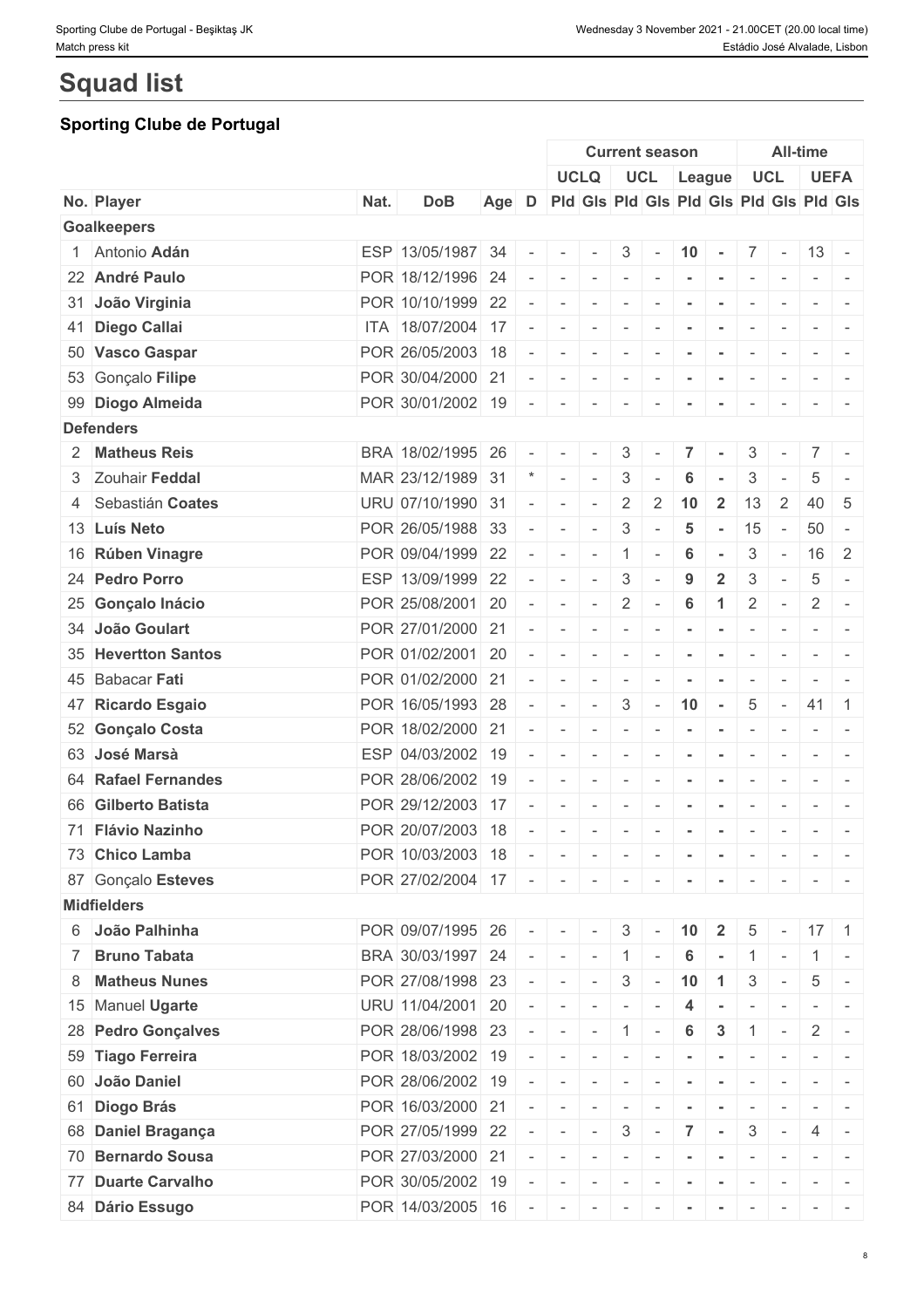9

## **Sporting Clube de Portugal**

|                     |                   |        |                          |             |                          | <b>Current season</b>    |                 |                |    |                          | All-time        |                          |
|---------------------|-------------------|--------|--------------------------|-------------|--------------------------|--------------------------|-----------------|----------------|----|--------------------------|-----------------|--------------------------|
|                     |                   |        |                          | <b>UCLQ</b> |                          | <b>UCL</b>               |                 | League         |    | <b>UCL</b>               |                 | <b>UEFA</b>              |
| 93 Miguel Menino    | POR 10/01/2003 18 |        |                          |             |                          |                          |                 |                |    |                          |                 |                          |
| <b>Forwards</b>     |                   |        |                          |             |                          |                          |                 |                |    |                          |                 |                          |
| 10 Jovane Cabral    | CPV 14/06/1998 23 |        | $\overline{\phantom{a}}$ | $\sim$      | 2 <sup>1</sup>           | $\sim$                   | 8               |                | 2  | $\sim$                   |                 | $13 \mid 2$              |
| 11 Nuno Santos      | POR 13/02/1995 26 |        |                          | $\sim$      | 3                        | $\overline{\phantom{0}}$ | 10 <sup>°</sup> | $\overline{2}$ | 3  | $\overline{\phantom{a}}$ | 4               | $\overline{\phantom{a}}$ |
| 17 Pablo Sarabia    | ESP 11/05/1992 29 |        | $\overline{\phantom{a}}$ | $\sim$      | 3                        |                          | 6               |                | 34 | $\overline{5}$           | 48              | 13                       |
| 19 Tiago Tomás      | POR 16/06/2002 19 | $\sim$ | $\sim$                   | $\sim$      | 3 <sup>1</sup>           | $\sim$                   | 8               | $\sim$         | 3  | $\sim$                   | $5\overline{)}$ | 2                        |
| 21 Paulinho         | POR 09/11/1992 28 |        |                          | $\sim$      | 3                        |                          | 10              |                | 3  | 2                        | 30              | 14                       |
| 57 Geny Catamo      | MOZ 26/01/2001 20 |        |                          |             |                          |                          |                 |                |    |                          |                 |                          |
| 78 Tiago Rodrigues  | POR 21/06/2000 21 |        |                          |             |                          |                          |                 |                |    |                          |                 |                          |
| 79 Youssef Chermiti | POR 24/05/2004 17 |        |                          |             | $\overline{\phantom{a}}$ |                          |                 |                |    |                          |                 |                          |
| 85 Paulo Agostinho  | POR 25/08/2002 19 |        | $\overline{\phantom{a}}$ |             |                          |                          |                 |                |    |                          |                 |                          |
| 89 Lucas Dias       | POR 18/01/2003 18 | $\sim$ | $\overline{\phantom{a}}$ | $\sim$      | $\overline{\phantom{0}}$ | $-$                      |                 |                |    |                          |                 |                          |
| Coach               |                   |        |                          |             |                          |                          |                 |                |    |                          |                 |                          |
| - Rúben Amorim      | POR 27/01/1985 36 | $\sim$ | $\overline{\phantom{a}}$ | $\sim$      | $\frac{1}{3}$            | $-$                      |                 | $\sim$         | 3  | $\sim$                   | 4               | $\overline{\phantom{a}}$ |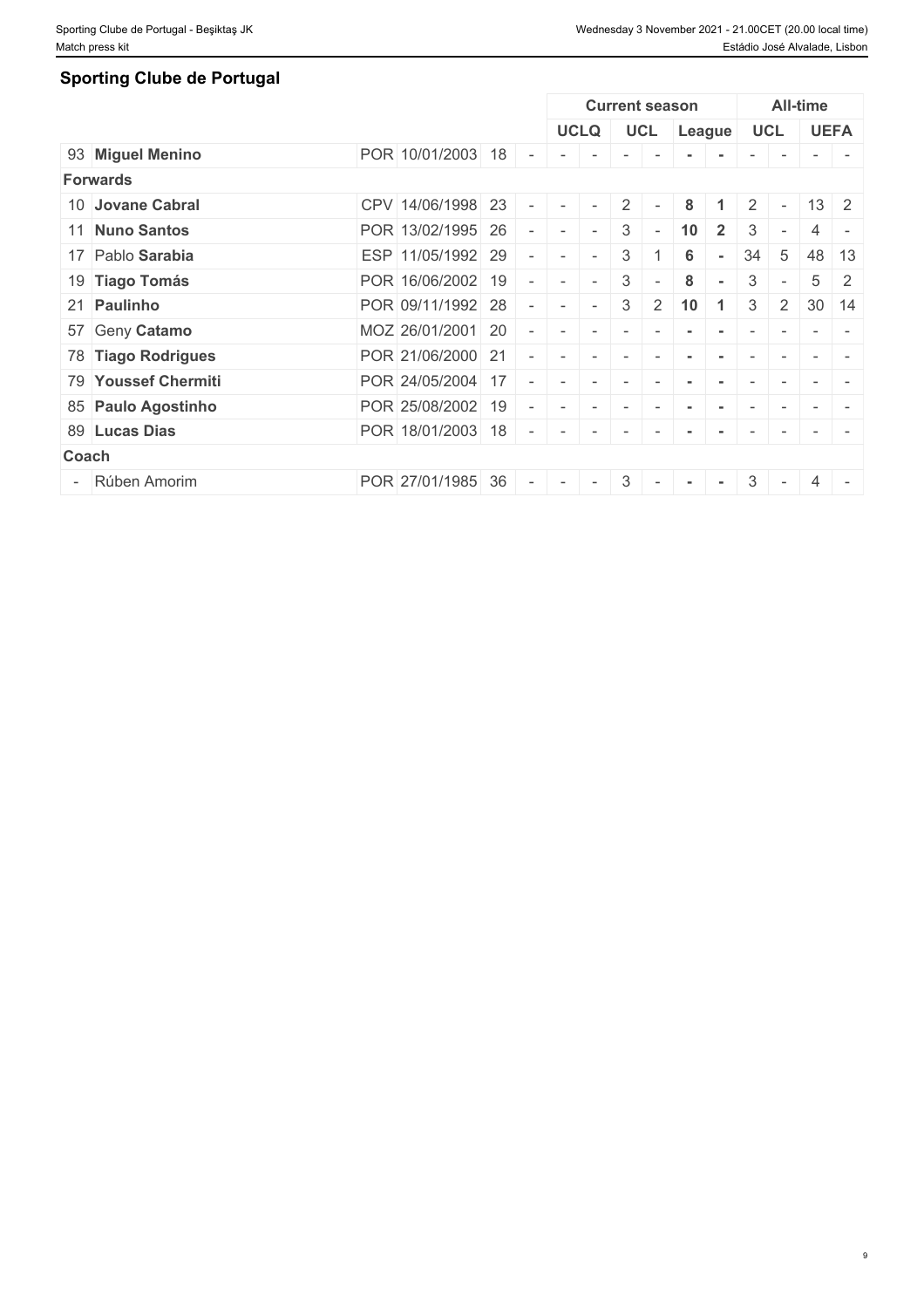## **Beşiktaş JK**

|       |                          |      |                                   |                                               |                          |                                                                                                             |                                                                                                                                     |                          | <b>Current season</b>    |                 |                           |                |                          | All-time            |                          |
|-------|--------------------------|------|-----------------------------------|-----------------------------------------------|--------------------------|-------------------------------------------------------------------------------------------------------------|-------------------------------------------------------------------------------------------------------------------------------------|--------------------------|--------------------------|-----------------|---------------------------|----------------|--------------------------|---------------------|--------------------------|
|       |                          |      |                                   |                                               |                          |                                                                                                             | <b>UCLQ</b>                                                                                                                         |                          | UCL League               |                 |                           |                | <b>UCL</b>               |                     | <b>UEFA</b>              |
|       | No. Player               | Nat. | <b>DoB</b>                        | Age D Pid Gis Pid Gis Pid Gis Pid Gis Pid Gis |                          |                                                                                                             |                                                                                                                                     |                          |                          |                 |                           |                |                          |                     |                          |
|       | <b>Goalkeepers</b>       |      |                                   |                                               |                          |                                                                                                             |                                                                                                                                     |                          |                          |                 |                           |                |                          |                     |                          |
|       | 30 Ersin Destanoğlu      |      | TUR 01/01/2001 20                 |                                               |                          | $\sim$                                                                                                      | $\sim$                                                                                                                              | $\mathbf{3}$             |                          | 8               |                           | 3              |                          | 4                   |                          |
|       | 34 Mert Günok            |      | TUR 01/03/1989 32                 |                                               |                          | $\sim$                                                                                                      | $\sim$                                                                                                                              | $\sim$                   | $\sim$                   | $\mathbf{3}$    | $\sim$                    | 6              | $\sim$                   | $27 -$              |                          |
|       | 61 Emre Bilgin           |      | TUR 26/02/2004 17                 |                                               | $\sim$                   | $\sim$                                                                                                      | $\sim$                                                                                                                              | $\overline{\phantom{a}}$ |                          |                 |                           |                |                          |                     |                          |
|       | <b>Defenders</b>         |      |                                   |                                               |                          |                                                                                                             |                                                                                                                                     |                          |                          |                 |                           |                |                          |                     |                          |
|       | 2 Valentin Rosier        |      | FRA 19/08/1996 25                 |                                               |                          | $\sim$                                                                                                      | $\sim$                                                                                                                              | 3                        |                          | 9               |                           | 3              |                          | 8                   | $\sim$                   |
|       | 3 Ridvan Yilmaz          |      | TUR 21/05/2001 20                 |                                               | $\sim$                   | $\begin{array}{cccccccccc} \bullet & \bullet & \bullet & \bullet & \bullet & \bullet & \bullet \end{array}$ |                                                                                                                                     | $\overline{1}$           |                          | 8               | $\overline{2}$            |                |                          | 2                   |                          |
|       | 4 Francisco Montero      |      | ESP 14/01/1999 22                 |                                               | $\sim$                   | $\sim$                                                                                                      | $\sim$                                                                                                                              | $\overline{1}$           | $\mathbf{1}$             | 3               | $\blacktriangleleft$      | 3              |                          | 4                   | -1                       |
|       | 21 Fabrice N'Sakala      |      | CGO 21/07/1990 31                 |                                               |                          | $\sim$                                                                                                      | $\sim$                                                                                                                              | $\mathbf{3}$             | $\sim$                   | 4               | $\sim$                    | 10             | $\sim$                   | 18                  | $\sim$                   |
|       | 23 Welinton              |      | BRA 10/04/1989 32                 |                                               |                          | $\sim$                                                                                                      | $\sim$                                                                                                                              | 2                        | $\sim$                   | 7               |                           | $\overline{2}$ |                          | 4                   |                          |
|       | 24 Domagoj Vida          |      | CRO 29/04/1989 32                 |                                               | $\overline{\phantom{a}}$ | $\sim$                                                                                                      | $\sim$                                                                                                                              | $\mathbf{1}$             | $\sim$                   | 8               | $\sim$                    | 25             | $\sim$                   | 83                  | -3                       |
|       | 46 Serdar Saatçı         |      | TUR 14/02/2003 18                 |                                               | $\sim$                   |                                                                                                             | $  1$ $-$                                                                                                                           |                          |                          | $\overline{2}$  | $\sim$ $-$                | $1 -$          |                          |                     | $1 -$                    |
|       | 64 Egemen Tutar          |      | TUR 12/03/2004 17                 |                                               |                          | $\overline{\phantom{a}}$                                                                                    | $\sim$                                                                                                                              | $\sim$                   | $\sim$                   |                 |                           |                |                          |                     |                          |
|       | 77 Umut Meras            |      | TUR 20/12/1995 25                 |                                               |                          | $\sim$                                                                                                      | $\sim$                                                                                                                              | $\overline{1}$           | $\overline{\phantom{a}}$ | 4               | $\sim$                    |                | $\mathbf{r}$             |                     | $1 -$                    |
|       | <b>Midfielders</b>       |      |                                   |                                               |                          |                                                                                                             |                                                                                                                                     |                          |                          |                 |                           |                |                          |                     |                          |
|       | 5 Souza                  |      | BRA 11/02/1989 32                 |                                               | $\overline{\phantom{a}}$ | $\sim$                                                                                                      | $\sim$                                                                                                                              | 3                        | $\sim$                   | 10              |                           | 5              |                          | 39                  | -4                       |
|       | 7 Georges-Kévin N'Koudou |      | FRA 13/02/1995 26                 |                                               |                          | $\sim$                                                                                                      | $\sim$                                                                                                                              | $\overline{\phantom{a}}$ |                          | 4               |                           | 5              |                          |                     | 16 5                     |
|       | 8 Salih Uçan             |      | TUR 06/01/1994 27                 |                                               |                          | $\overline{\phantom{a}}$                                                                                    | $\sim$                                                                                                                              | 2                        | $\overline{\phantom{a}}$ | 8               | $\sim$                    | 4              | $\sim$                   | 18                  | $\overline{1}$           |
|       | 10 Oğuzhan Özyakup       |      | TUR 23/09/1992 29                 |                                               |                          | $\sim$                                                                                                      | $\sim$                                                                                                                              | $\mathbf{1}$             | $\overline{\phantom{a}}$ | $6\phantom{1}6$ | $\sim$                    | 12             | $\overline{\phantom{a}}$ | 52                  | $\overline{4}$           |
|       | 11 Gökhan Töre           |      | TUR 20/01/1992 29                 |                                               |                          | $\sim$                                                                                                      | $\sim$                                                                                                                              | $\mathbf{3}$             | $\sim$                   | 8               | $\sim$                    | 3              | $\sim$                   |                     | $36 \quad 5$             |
|       | 12 Can Bozdogan          |      | TUR 05/04/2001 20                 |                                               | $\overline{\phantom{a}}$ | $\sim$                                                                                                      | $\sim$                                                                                                                              | $\overline{1}$           | $\overline{\phantom{a}}$ | 3               |                           | -1             | $\overline{\phantom{a}}$ | 1 <sup>1</sup>      | $\overline{\phantom{a}}$ |
|       | 13 Atiba Hutchinson      |      | CAN 08/02/1983 38                 |                                               |                          | $\sim$                                                                                                      | $\sim$                                                                                                                              | $\overline{1}$           | $\sim$                   | 8               | $\mathbf 1$               | 20             | $\overline{1}$           | 106 5               |                          |
|       | 14 Mehmet Topal          |      | TUR 03/03/1986 35                 |                                               |                          | $\equiv$                                                                                                    | $\sim$                                                                                                                              | $\sim$                   | $\sim$                   | $\overline{4}$  | $\sim$                    | 15             |                          | $1 \mid 102 \mid 7$ |                          |
|       | 15 Miralem Pjanić        |      | BIH 02/04/1990 31                 |                                               |                          | $\sim$                                                                                                      | $\sim$                                                                                                                              | 2                        |                          | 5               | $\sim$                    |                | 82 11                    |                     | $90 \mid 12$             |
|       | 18 Rachid Ghezzal        |      | ALG 09/05/1992 29                 |                                               |                          | $\sim$                                                                                                      | $\sim$                                                                                                                              | $\overline{2}$           | $\sim$                   | 9               | $\overline{1}$            | 15             | $\sim$ $ \sim$           | 27                  | $\sim$                   |
|       | 20 Necip Uysal           |      | TUR 24/01/1991 30                 |                                               |                          |                                                                                                             | $\begin{array}{cccccccccccccc} \bullet & \bullet & \bullet & \bullet & \bullet & \bullet & \bullet & \bullet & \bullet \end{array}$ |                          | $\sim$                   | 8               | $\sim$                    | 5              | $\sim$                   |                     | 65 1                     |
|       | 62 Berkay Vardar         |      | TUR 14/01/2003 18                 |                                               |                          |                                                                                                             | $    1$ $    1$ $-$                                                                                                                 |                          |                          |                 |                           |                |                          | $\vert 1 \vert$ -   |                          |
|       | 65 Emirhan Ilkhan        |      | TUR 01/06/2004 17 - - - - - - - - |                                               |                          |                                                                                                             |                                                                                                                                     |                          |                          |                 |                           | $\sim$         | $\sim$                   |                     | $ -$                     |
|       | 67 Yusuf Oral            |      | TUR 05/12/2003 17                 |                                               |                          |                                                                                                             |                                                                                                                                     |                          |                          |                 |                           | $\sim$         |                          |                     | $ -$                     |
|       | 68 Demir Ege Tiknaz      |      | TUR 17/08/2004 17                 |                                               |                          |                                                                                                             | .                                                                                                                                   |                          |                          |                 |                           |                |                          |                     |                          |
|       | 72 Emirhan Delibaş       |      | TUR 01/01/2003 18                 |                                               |                          |                                                                                                             |                                                                                                                                     |                          |                          |                 |                           |                |                          |                     |                          |
|       | 90 Alex Teixeira         |      | BRA 06/01/1990 31 - - - - 1 - 7   |                                               | $\sim$                   | $\begin{array}{cccccccccc} \bullet & \bullet & \bullet & \bullet & \bullet & \bullet & \bullet \end{array}$ |                                                                                                                                     | $\sim$                   |                          |                 |                           |                |                          |                     |                          |
|       | <b>Forwards</b>          |      |                                   |                                               |                          |                                                                                                             |                                                                                                                                     |                          |                          |                 | $2^{\circ}$               |                |                          | 42 11 48 12         |                          |
|       |                          |      |                                   |                                               |                          |                                                                                                             |                                                                                                                                     |                          |                          |                 |                           |                |                          |                     |                          |
|       | 9 Michy Batshuayi        |      | BEL 02/10/1993 28                 |                                               |                          |                                                                                                             |                                                                                                                                     | 3                        |                          |                 |                           | 16             |                          | 45                  | 13                       |
|       | 17 Cyle Larin            |      | CAN 17/04/1995 26                 |                                               |                          | $   -$                                                                                                      |                                                                                                                                     | $2 \mid 1$               |                          | 8               | 3                         | $\mathbf{2}$   | $\overline{1}$           |                     | $14 \quad 5$             |
|       | 28 Kenan Karaman         |      | TUR 05/03/1994 27                 |                                               | $\sim$                   |                                                                                                             | $ -  -   3   -   10   -  $                                                                                                          |                          |                          |                 |                           | $\mathbf{3}$   | $\mathbf{r}$             | 3                   | $\sim$ $-$               |
|       | 63 Azad Demir            |      | TUR 17/02/2004 17                 |                                               |                          |                                                                                                             | .                                                                                                                                   |                          |                          |                 | $\sim$                    |                | $\sim$                   |                     |                          |
|       | 73 Koray Yağcı           |      | TUR 19/02/2003 18                 |                                               |                          |                                                                                                             | .                                                                                                                                   |                          |                          | $\sim$          | $\sim$                    | $\sim$         | $\sim$                   |                     | $ -$                     |
| Coach |                          |      |                                   |                                               |                          |                                                                                                             |                                                                                                                                     |                          |                          |                 |                           |                |                          |                     |                          |
|       | - Sergen Yalçin          |      | TUR 05/10/1972 49 - - -           |                                               |                          |                                                                                                             |                                                                                                                                     |                          | $3 - -$                  |                 | $\mathbf{r} = \mathbf{r}$ |                |                          | $3 - 7 -$           |                          |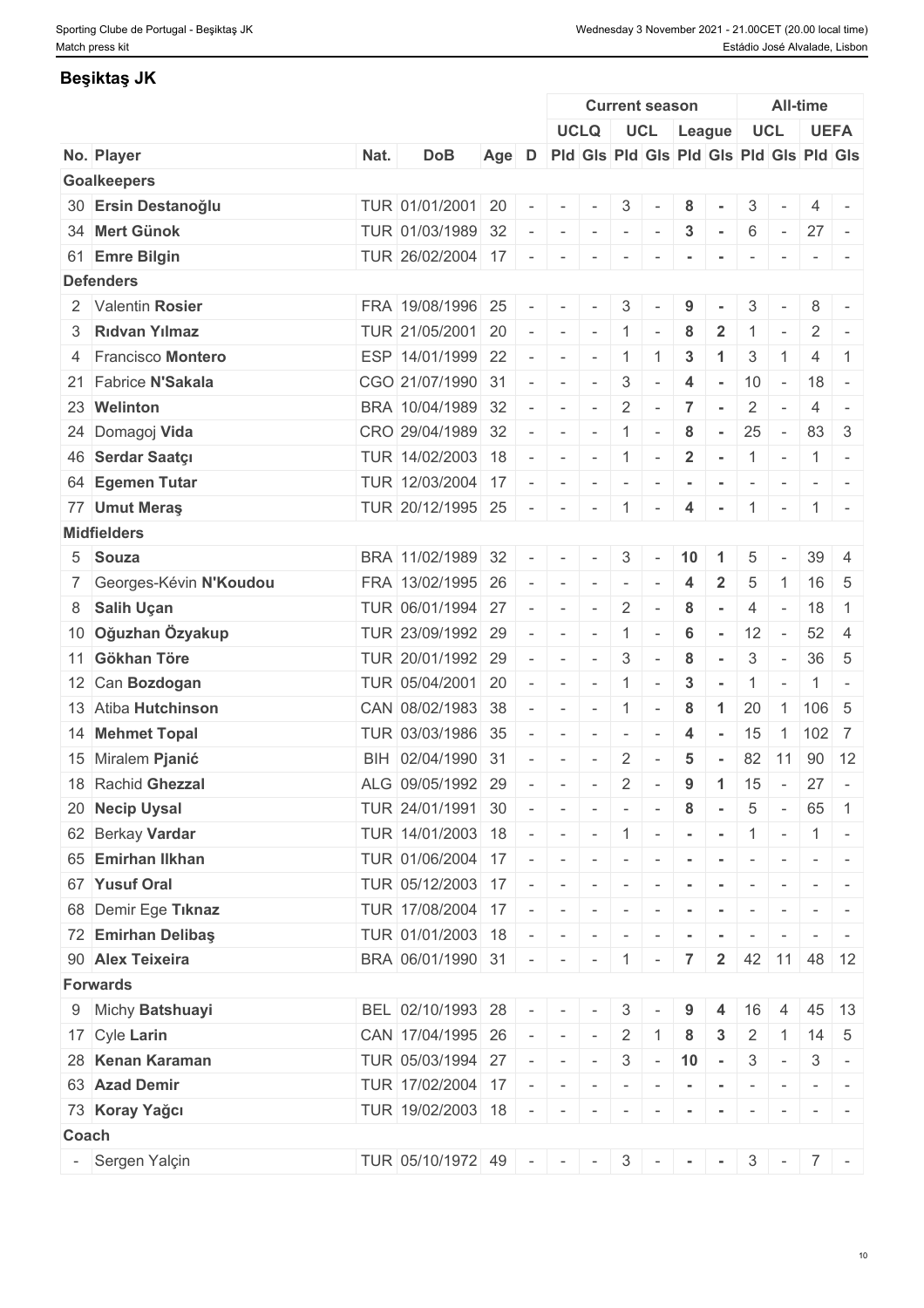# **Match officials**

| <b>Referee</b>                           | Sergei Karasev (RUS)                       |  |
|------------------------------------------|--------------------------------------------|--|
| <b>Assistant referees</b>                | Igor Demeshko (RUS), Maksim Gavrilin (RUS) |  |
| <b>Video Assistant Referee</b>           | Juan Martínez Munuera (ESP)                |  |
| <b>Assistant Video Assistant Referee</b> | Bartosz Frankowski (POL)                   |  |
| <b>Fourth official</b>                   | Kirill Levnikov (RUS)                      |  |
| <b>UEFA Delegate</b>                     | Paul Daniel Zaharia (ROU)                  |  |
| <b>UEFA Referee observer</b>             | Frank De Bleeckere (BEL)                   |  |

## **Referee**

| Name           | Date of birth | <b>UEFA</b><br><b>Champions</b><br>League<br>matches | <b>UEFA matches</b> |
|----------------|---------------|------------------------------------------------------|---------------------|
| Sergei Karasev | 12/06/1979    | 30                                                   | 96                  |

## **Sergei Karasev**

**Referee since:** 1995 **First division:** 2008 **FIFA badge:** 2010

**Tournaments:** UEFA EURO 2020, 2018 FIFA World Cup, 2017 FIFA U-20 World Cup, 2016 Olympic Games, UEFA EURO 2016, 2015 UEFA European Under-21 Championship, 2002 UEFA Regions' Cup

## **Finals**

2021 UEFA Super Cup

## **UEFA Champions League matches involving teams from the two countries involved in this match**

| <b>Date</b> | <b>Competition</b> | <b>Stage</b><br>reached |                        | <b>Home Away</b>                         | <b>Result</b> | <b>Venue</b>  |
|-------------|--------------------|-------------------------|------------------------|------------------------------------------|---------------|---------------|
| 08/08/2012  | UCL                | 3QR                     |                        | FC Vaslui Fenerbahce SK                  | l -4          | Piatra Neamt  |
| 20/11/2012  | UCL                | GS                      | CFR 1907 Cluj SC Braga |                                          | $3-$          | Cluj-Napoca   |
| 21/10/2014  | UCL                | GS                      |                        | FC Schalke 04 Sporting Clube de Portugal | $4 - 3$       | Gelsenkirchen |
| 19/10/2016  | UCL                | GS                      |                        | SSC Napoli Beşiktaş JK                   | $2 - 3$       | <b>Naples</b> |
| 26/09/2017  | UCL                | GS                      | Beşiktaş JK RB Leipzig |                                          | $2 - 0$       | Istanbul      |
| 28/09/2021  | UCL                | GS                      |                        | FC Porto Liverpool FC                    | 1-5           | Porto         |

## **Other matches involving teams from either of the two countries involved in this match**

| <b>Date</b> | <b>Competition</b> | <b>Stage</b><br>reached |                        | Home Away                                | <b>Result</b> | Venue         |
|-------------|--------------------|-------------------------|------------------------|------------------------------------------|---------------|---------------|
| 08/05/2010  | U19                | <b>ELITE</b>            |                        | Hungary Portugal                         | $2 - 3$       | Tatabanya     |
| 11/10/2011  | U21                | QR                      |                        | Italy Turkey                             | $2 - 0$       | Rieti         |
| 08/08/2012  | UCL                | 3QR                     |                        | FC Vaslui Fenerbahçe SK                  | $1 - 4$       | Piatra Neamt  |
| 20/11/2012  | <b>UCL</b>         | GS                      | CFR 1907 Cluj SC Braga |                                          | $3 - 1$       | Cluj-Napoca   |
| 21/10/2014  | UCL                | GS                      |                        | FC Schalke 04 Sporting Clube de Portugal | $4 - 3$       | Gelsenkirchen |
| 19/03/2015  | UEL                | R <sub>16</sub>         |                        | Beşiktaş JK Club Brugge                  | $1 - 3$       | Istanbul      |
| 19/10/2016  | UCL                | GS                      |                        | SSC Napoli Beşiktaş JK                   | $2 - 3$       | <b>Naples</b> |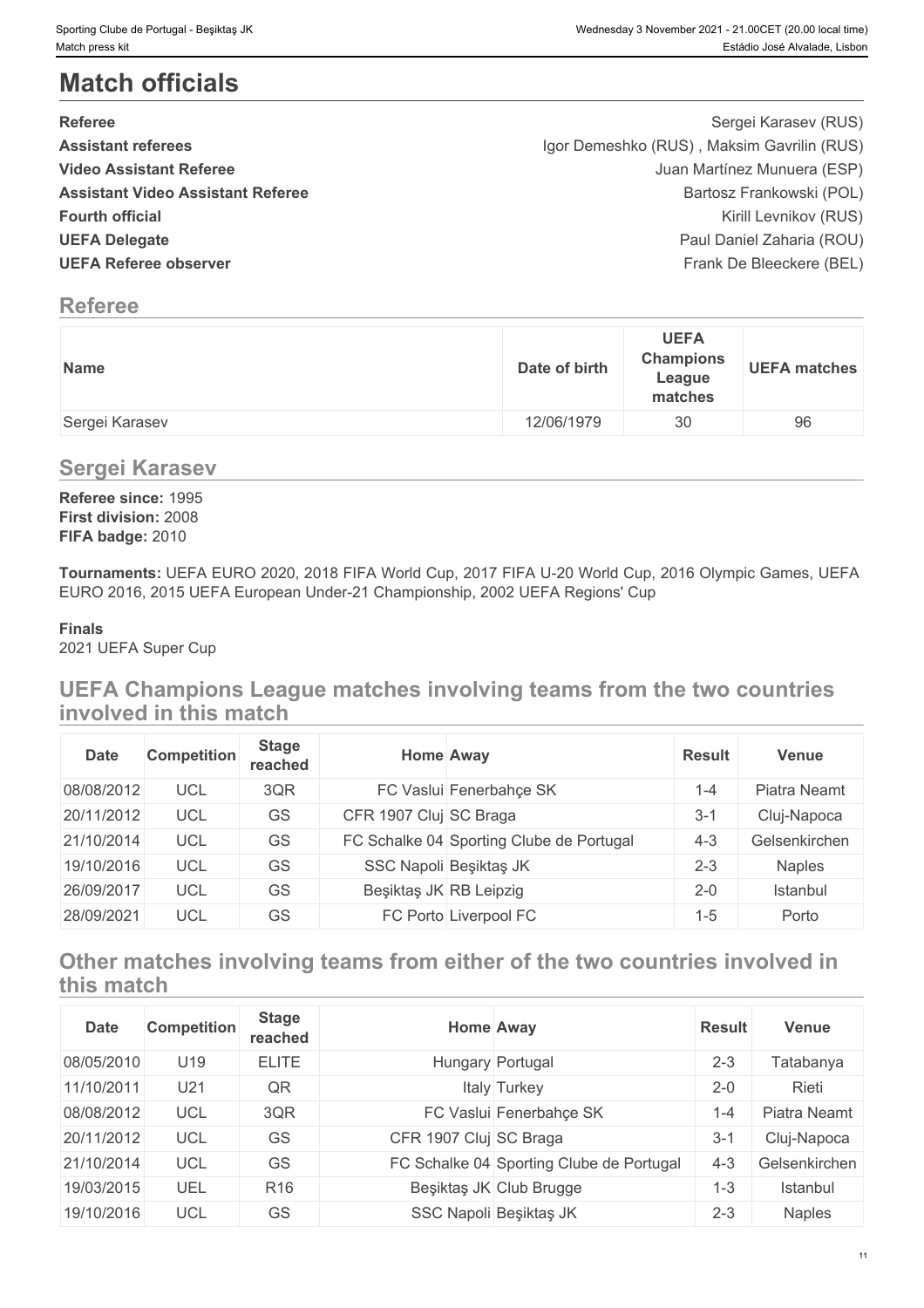| <b>Date</b> | <b>Competition</b> | <b>Stage</b><br>reached | <b>Home Away</b>                                   | <b>Result</b> | <b>Venue</b> |
|-------------|--------------------|-------------------------|----------------------------------------------------|---------------|--------------|
| 26/09/2017  | UCL                | GS                      | Beşiktaş JK RB Leipzig                             | $2 - 0$       | Istanbul     |
| 23/11/2017  | UEL                | GS                      | Konyaspor Olympique de Marseille                   | $1 - 1$       | Konya        |
| 05/04/2018  | UEL                | QF                      | Club Atlético de Madrid Sporting Clube de Portugal | $2 - 0$       | Madrid       |
| 11/10/2018  | FRIE.              | R <sub>1</sub>          | Turkey Bosnia and Herzegovina                      | $0-0$         | Rize         |
| 20/11/2018  | <b>UNL</b>         | GS-FT                   | Portugal Poland                                    | $-1$          | Guimaraes    |
| 03/10/2019  | UEL                | GS                      | Feyenoord FC Porto                                 | $2 - 0$       | Rotterdam    |
| 28/09/2021  | UCL                | GS                      | FC Porto Liverpool FC                              | -5            | Porto        |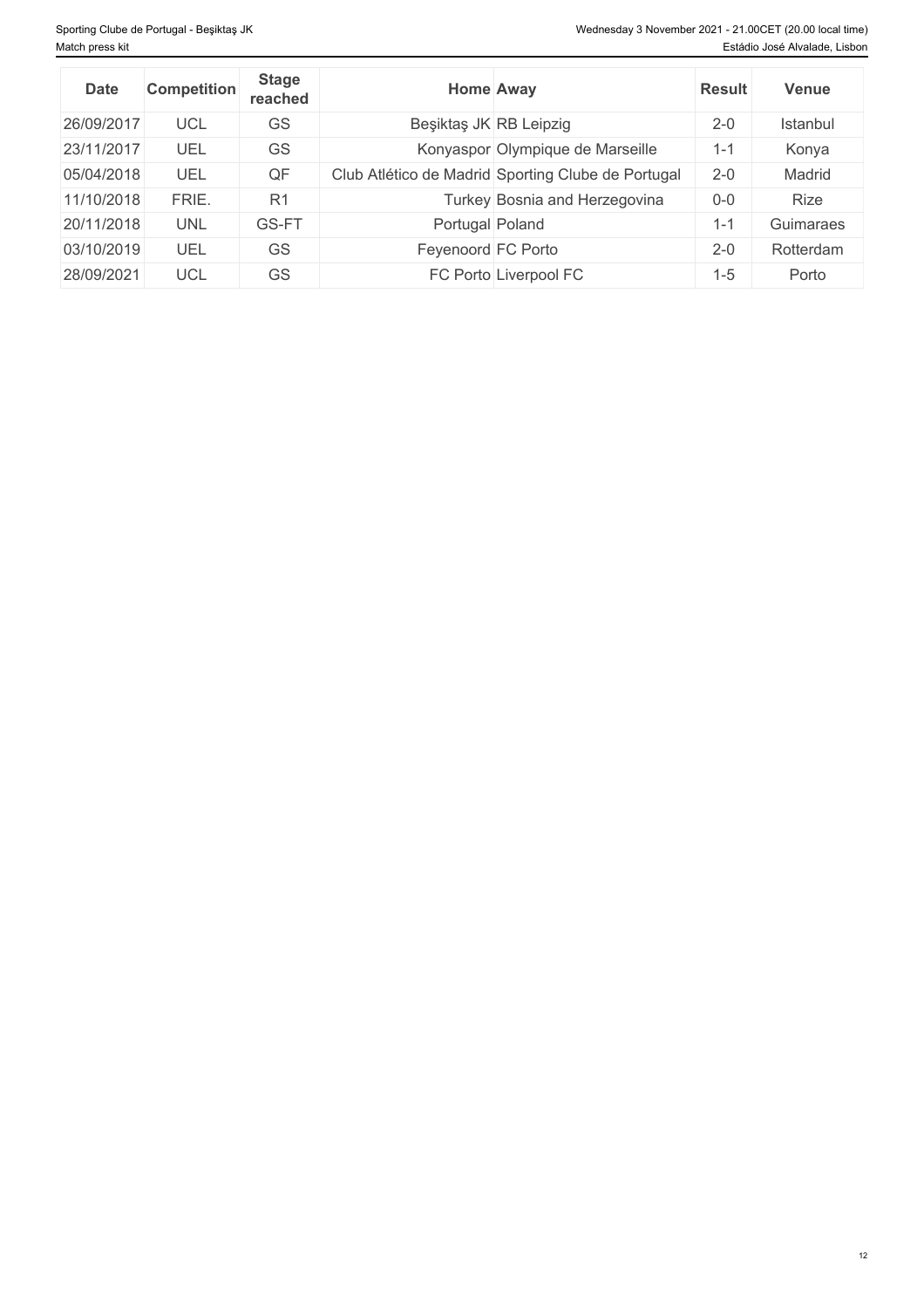# **Fixtures and results**

## **Sporting Clube de Portugal**

| <b>Date</b>       | <b>Competition Opponent</b> |                          | Result |         | Goalscorers                                                   |
|-------------------|-----------------------------|--------------------------|--------|---------|---------------------------------------------------------------|
| 06/08/2021        | League                      | Vizela (H)               | W      |         | 3-0 Pedro Gonçalves 48, 64, Dias Fernandes 74                 |
| 14/08/2021        | League                      | SC Braga (A)             | W      |         | 2-1 Boges Cabral 40, Pedro Gonçalves 50                       |
| 21/08/2021        | League                      | Os Belenenses (H)        | W      |         | 2-0 Gonçalo Inácio 7, João Palhinha 48                        |
| 28/08/2021        | League                      | FC Famalicao (A)         | D      |         | 1-1 João Palhinha 82                                          |
| 11/09/2021 League |                             | FC Porto (H)             | D      |         | 1-1 Nuno Santos 16                                            |
| 15/09/2021 UCL    |                             | AFC Ajax (H)             | L      |         | 1-5 Paulinho 33                                               |
| 19/09/2021 League |                             | Estoril Praia (A)        | W      |         | 1-0 Pedro Porro 67 $(P)$                                      |
| 24/09/2021 League |                             | CS Marítimo (H)          | W      |         | 1-0 Pedro Porro $90+8$ (P)                                    |
| 28/09/2021 UCL    |                             | Borussia Dortmund (A)    | L.     | $0 - 1$ |                                                               |
| 02/10/2021 League |                             | FC Arouca (A)            | W      |         | 2-1 Matheus Nunes 14, Nuno Santos 54                          |
| 15/10/2021 Cup    |                             | Os Belenenses (A)        | W      | $4 - 0$ | Tiago Tomás 2, 68, Boges Cabral 77 (P),<br>Nuno Santos 80 (P) |
| 19/10/2021 UCL    |                             | Beşiktaş JK (A)          | W      |         | 4-1 Coates 15, 27, Sarabia 44 (P), Paulinho 89                |
| 23/10/2021        | League                      | Moreirense FC (H)        | W      |         | 1-0 Coates 16                                                 |
| 30/10/2021 League |                             | Vitória SC (H)           | W      |         | 1-0 Coates 31                                                 |
| 03/11/2021 UCL    |                             | Beşiktaş JK (H)          |        |         |                                                               |
| 07/11/2021 League |                             | FC Paços de Ferreira (A) |        |         |                                                               |
| 18/11/2021 Cup    |                             | Varzim SC (H)            |        |         |                                                               |
| 24/11/2021 UCL    |                             | Borussia Dortmund (H)    |        |         |                                                               |
| 28/11/2021 League |                             | CD Tondela (H)           |        |         |                                                               |
| 03/12/2021 League |                             | SL Benfica (A)           |        |         |                                                               |
| 07/12/2021 UCL    |                             | AFC Ajax (A)             |        |         |                                                               |
| 12/12/2021 League |                             | Boavista FC (H)          |        |         |                                                               |
| 19/12/2021        | League                      | Gil Vicente FC (A)       |        |         |                                                               |
| 29/12/2021 League |                             | Portimonense SC (H)      |        |         |                                                               |
| 08/01/2022 League |                             | CD Santa Clara (A)       |        |         |                                                               |
| 16/01/2022 League |                             | Vizela (A)               |        |         |                                                               |
| 23/01/2022 League |                             | SC Braga (H)             |        |         |                                                               |
| 30/01/2022 League |                             | Os Belenenses (A)        |        |         |                                                               |
| 06/02/2022 League |                             | FC Famalicao (H)         |        |         |                                                               |
| 13/02/2022 League |                             | FC Porto (A)             |        |         |                                                               |
| 20/02/2022 League |                             | Estoril Praia (H)        |        |         |                                                               |
| 27/02/2022 League |                             | CS Marítimo (A)          |        |         |                                                               |
| 06/03/2022 League |                             | FC Arouca (H)            |        |         |                                                               |
| 13/03/2022 League |                             | Moreirense FC (A)        |        |         |                                                               |
| 20/03/2022 League |                             | Vitória SC (A)           |        |         |                                                               |
| 03/04/2022 League |                             | FC Paços de Ferreira (H) |        |         |                                                               |
| 10/04/2022 League |                             | CD Tondela (A)           |        |         |                                                               |
| 16/04/2022 League |                             | SL Benfica (H)           |        |         |                                                               |
| 24/04/2022 League |                             | Boavista FC (A)          |        |         |                                                               |
|                   |                             |                          |        |         |                                                               |
| 30/04/2022 League |                             | Gil Vicente FC (H)       |        |         |                                                               |
| 08/05/2022 League |                             | Portimonense SC (A)      |        |         |                                                               |
| 15/05/2022 League |                             | CD Santa Clara (H)       |        |         |                                                               |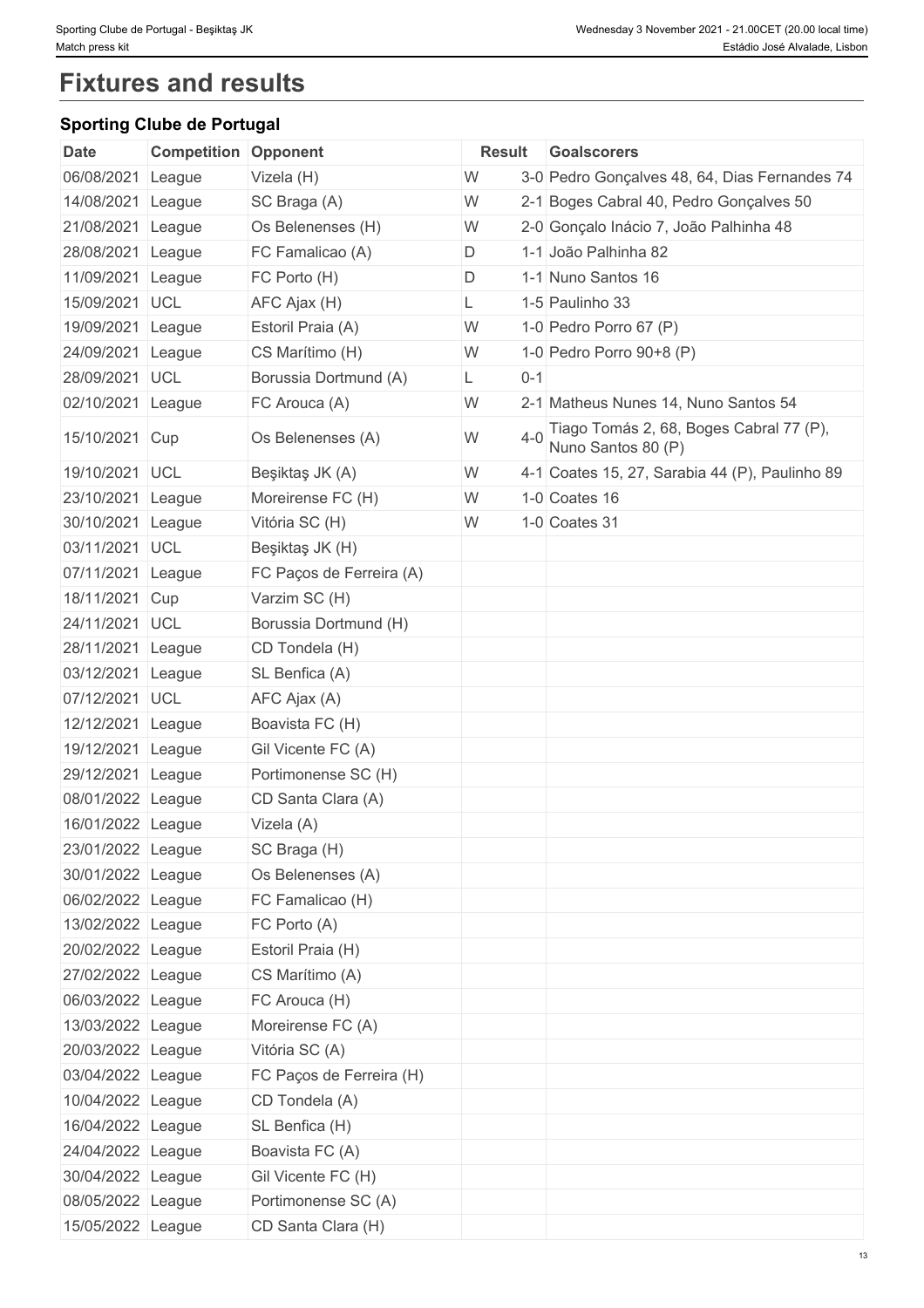| Pos. Clubs                   | P W              |                 | D              |                            |                | L GF GA Pts                      |             |
|------------------------------|------------------|-----------------|----------------|----------------------------|----------------|----------------------------------|-------------|
| 1 FC Porto                   | 10 <sup>°</sup>  | 8               | 2              | $\mathbf 0$                | 25             | 7 <sup>1</sup>                   | 26          |
| 2 Sporting Clube de Portugal | $10 \quad 8$     |                 | $\overline{2}$ | $\overline{\phantom{a}}$ 0 | 15             |                                  | 4 26        |
| 3 SL Benfica                 | 10 <sup>°</sup>  | 8               | $\vert$ 1      |                            | 21             |                                  | 6 25        |
| 4 SC Braga                   | 10               | $5\overline{)}$ | $\overline{4}$ |                            | $1 \quad 16$   |                                  | 8 19        |
| 5 Estoril Praia              | 10               | 5               | 4              |                            | 15             |                                  | 8 19        |
| 6 Portimonense SC            | 10 <sup>°</sup>  | $\overline{4}$  | $\overline{2}$ | $\overline{4}$             | 8              |                                  | $9 \mid 14$ |
| 7 Vitória SC                 | $10 \mid 3 \mid$ |                 | $\overline{4}$ | $3 \mid 11$                |                |                                  | $9 \mid 13$ |
| 8 Gil Vicente FC             |                  | $10 \quad 3$    | $\mathbf{3}$   |                            |                | 4 12 12 12                       |             |
| 9 Boavista FC                | 10 <sup>°</sup>  | $\overline{2}$  | 5              | 3                          |                | $12$ 15 11                       |             |
| 10 FC Paços de Ferreira      | 10               | $2 \vert$       | 5              | 3                          | 9              | $12$ 11                          |             |
| 11 CD Tondela                | 10 <sup>°</sup>  | $\mathbf{3}$    | $\overline{0}$ |                            | 13             | 19 9                             |             |
| 12 FC Arouca                 | 10 <sup>°</sup>  | $-1$ 2 $+$      | 3              | 5                          | $+10$          | 16 9                             |             |
| 13 Vizela                    | 10               | $16$            |                | 3                          | 8              | $15 \quad 9$                     |             |
| 14 Os Belenenses             | 10 <sup>°</sup>  | $-1$            | 5              | $\overline{4}$             | $-7$           | $13 \mid 8$                      |             |
| 15 Moreirense FC             | 10 <sup>°</sup>  | $-1$            | 5              | $\overline{4}$             | 11             | $18$ 8                           |             |
| 16 FC Famalicao              | 10 <sup>°</sup>  | $\overline{1}$  | 4              | $5\phantom{.0}$            | 11             | $15 \overline{\smash{\big)}\ 7}$ |             |
| 17 CS Marítimo               | 10 <sup>°</sup>  | $\overline{1}$  | 4              | 5                          | 8              | $13 \mid 7$                      |             |
| 18 CD Santa Clara            | 10               | $\overline{1}$  | $\mathbf{3}$   | 6                          | $\overline{7}$ | $20 \quad 6$                     |             |

## **Beşiktaş JK**

| <b>Date</b>       | <b>Competition</b> | Opponent                          | <b>Result</b> | <b>Goalscorers</b>                             |
|-------------------|--------------------|-----------------------------------|---------------|------------------------------------------------|
| 13/08/2021        | League             | Rizespor (H)                      | W             | 3-0 N'Koudou 9, Hutchinson 52, Larin 90+3      |
| 21/08/2021        | League             | Gaziantep Futbol Kulübü AŞ<br>(A) | D<br>$0-0$    |                                                |
| 28/08/2021        | League             | Fatih Karagümrükspor AŞ (H) W     |               | 1-0 Alex Teixeira 30                           |
| 11/09/2021        | League             | Yeni Malatyaspor (H)              | W             | 3-0 Batshuayi 7, 52, N'Koudou 10               |
| 15/09/2021 UCL    |                    | Borussia Dortmund (H)             | L.            | 1-2 Montero 90+4                               |
| 18/09/2021        | League             | Antalyaspor (A)                   | W             | 3-2 Ridvan Yilmaz 49, Batshuayi 65, Ghezzal 76 |
| 21/09/2021        | League             | Adana Demirspor (H)               | D             | 3-3 Montero 20, Souza 43, Ridvan Yilmaz 52     |
| 24/09/2021        | League             | Altay SK (A)                      | L.            | 1-2 Güven Yalçın 47                            |
| 28/09/2021        | <b>UCL</b>         | AFC Ajax (A)                      | $0 - 2$       |                                                |
| 02/10/2021        | League             | Sivasspor (H)                     | W             | 2-1 Güven Yalçın 32, 69                        |
| 15/10/2021        | League             | İstanbul Başakşehir (A)           | L             | 2-3 Alex Teixeira 59, Batshuayi 90+1 (P)       |
| 19/10/2021 UCL    |                    | Sporting Clube de Portugal<br>(H) | L             | 1-4 Larin 24                                   |
| 25/10/2021        | League             | Galatasaray AŞ (H)                | W             | 2-1 Larin 39, 64                               |
| 30/10/2021        | League             | Hatayspor (A)                     | $0 - 1$<br>L. |                                                |
| 03/11/2021 UCL    |                    | Sporting Clube de Portugal<br>(A) |               |                                                |
| 06/11/2021 League |                    | Trabzonspor AŞ (H)                |               |                                                |
| 20/11/2021 League |                    | Alanyaspor (A)                    |               |                                                |
| 24/11/2021 UCL    |                    | AFC Ajax (H)                      |               |                                                |
| 27/11/2021 League |                    | Giresunspor (H)                   |               |                                                |
| 03/12/2021        | League             | Kasımpaşa SK (A)                  |               |                                                |
| 07/12/2021 UCL    |                    | Borussia Dortmund (A)             |               |                                                |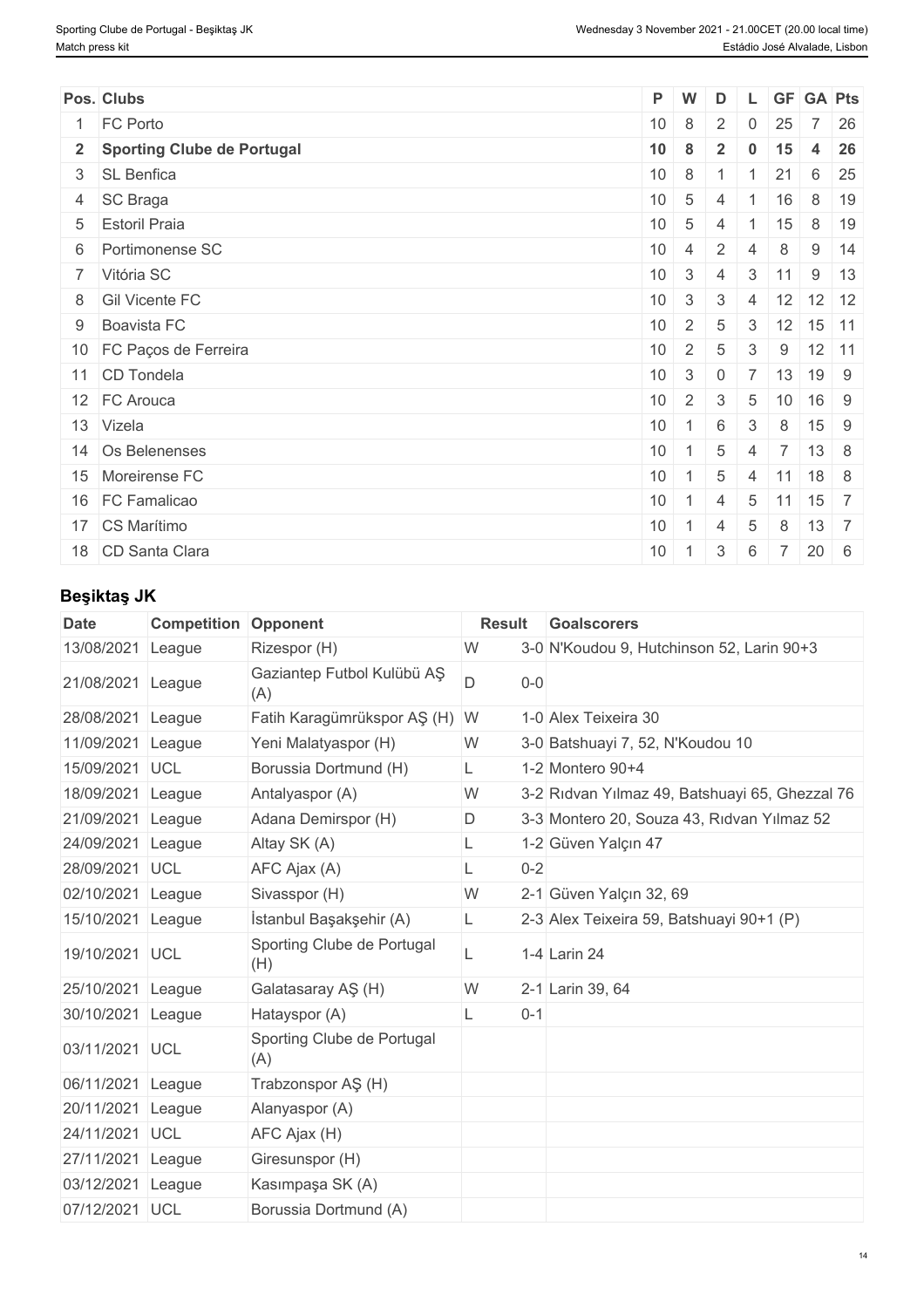## **Beşiktaş JK**

| 12/12/2021 League | Kayserispor (H)                   |  |  |
|-------------------|-----------------------------------|--|--|
| 19/12/2021 League | Fenerbahçe SK (A)                 |  |  |
| 22/12/2021 League | Göztepe Izmir (H)                 |  |  |
| 26/12/2021 League | Konyaspor (A)                     |  |  |
| 09/01/2022 League | Rizespor (A)                      |  |  |
| 16/01/2022 League | Gaziantep Futbol Kulübü AŞ<br>(H) |  |  |
| 19/01/2022 League | Fatih Karagümrükspor AŞ (A)       |  |  |
| 23/01/2022 League | Yeni Malatyaspor (A)              |  |  |
| 06/02/2022 League | Antalyaspor (H)                   |  |  |
| 13/02/2022 League | Adana Demirspor (A)               |  |  |
| 20/02/2022 League | Altay SK (H)                      |  |  |
| 27/02/2022 League | Sivasspor (A)                     |  |  |
| 06/03/2022 League | İstanbul Başakşehir (H)           |  |  |
| 13/03/2022 League | Galatasaray AŞ (A)                |  |  |
| 20/03/2022 League | Hatayspor (H)                     |  |  |
| 03/04/2022 League | Trabzonspor AŞ (A)                |  |  |
| 10/04/2022 League | Alanyaspor (H)                    |  |  |
| 17/04/2022 League | Giresunspor (A)                   |  |  |
| 24/04/2022 League | Kasımpaşa SK (H)                  |  |  |
| 01/05/2022 League | Kayserispor (A)                   |  |  |
| 08/05/2022 League | Fenerbahçe SK (H)                 |  |  |
| 15/05/2022 League | Göztepe Izmir (A)                 |  |  |
| 22/05/2022 League | Konyaspor (H)                     |  |  |

| Pos. Clubs                    | P W         |                      | D              |                 |                |      | <b>GF GA Pts</b>                  |  |
|-------------------------------|-------------|----------------------|----------------|-----------------|----------------|------|-----------------------------------|--|
| Trabzonspor AŞ                | $11 \mid 8$ |                      | $\mathbf{3}$   | $\mathbf 0$     | 22             |      | $10 \overline{\smash{\big)}\ 27}$ |  |
| 2 Hatayspor                   | $11 \mid 7$ |                      | 2              | $\overline{2}$  | 20             |      | 8 23                              |  |
| 3 Alanyaspor                  | $11 \mid 6$ |                      | $\mathbf{3}$   |                 |                |      | $2 \mid 18 \mid 17 \mid 21$       |  |
| 4 Beşiktaş JK                 | 11          | $6\phantom{1}6$      | $\overline{2}$ | $3^{\circ}$     |                |      | 20 13 20                          |  |
| 5 Konyaspor                   | $11 \mid 5$ |                      | 5              |                 |                |      | $1 \mid 16 \mid 10 \mid 20$       |  |
| 6 Galatasaray AŞ              | $11 \mid 6$ |                      | 2              |                 |                |      | $3 \mid 17 \mid 14 \mid 20$       |  |
| 7 Fenerbahçe SK               | 11          | 6                    |                | $\overline{4}$  | 15             |      | 13 19                             |  |
| 8 Fatih Karagümrükspor AŞ     | 11          | $5\overline{)}$      | 3              |                 |                |      | $3 \mid 17 \mid 14 \mid 18$       |  |
| 9 Altay SK                    | 11          | $5\overline{)}$      | $\overline{1}$ | $5\overline{)}$ | 17             |      | $17$ 16                           |  |
| 10 İstanbul Başakşehir        |             | $11 \mid 5 \mid$     | $\overline{0}$ | 6               |                |      | $15$ 14 15                        |  |
| 11 Kayserispor                |             | $11 \mid 4 \mid$     | $\overline{2}$ | $5\overline{)}$ |                |      | $15$ 18 14                        |  |
| 12 Adana Demirspor            | 11          | $\mathbf{3}$         | $\overline{4}$ | $\overline{4}$  | 16             |      | $17 \quad 13$                     |  |
| 13 Sivasspor                  | 11          | $\overline{2}$       | 6              | $\mathbf{3}$    |                |      | $15$ 13 12                        |  |
| 14 Antalyaspor                | 11          | $\mathbf{3}$         | 3              | $5\overline{)}$ |                |      | $13 \mid 17 \mid 12$              |  |
| 15 Gaziantep Futbol Kulübü AŞ |             | $11 \mid 3 \mid$     | $\mathbf{3}$   | $5\overline{)}$ |                |      | $12$ 16 12                        |  |
| 16 Yeni Malatyaspor           | 11          | 4                    | $\overline{0}$ |                 | $7 \mid 11$    |      | $19$ 12                           |  |
| 17 Kasımpaşa SK               | 11          | $\overline{2}$       | 3              | 6               | 12             |      | 16 9                              |  |
| 18 Göztepe Izmir              | 11          | $\overline{2}$       | 3              | 6               | 11             | 16 9 |                                   |  |
| 19 Giresunspor                | 11          | 2                    | 3              | 6               | $\overline{7}$ |      | $12 \mid 9$                       |  |
| 20 Rizespor                   |             | $11 \quad 1 \quad 1$ |                | 9               | 9              |      | $24 \mid 4$                       |  |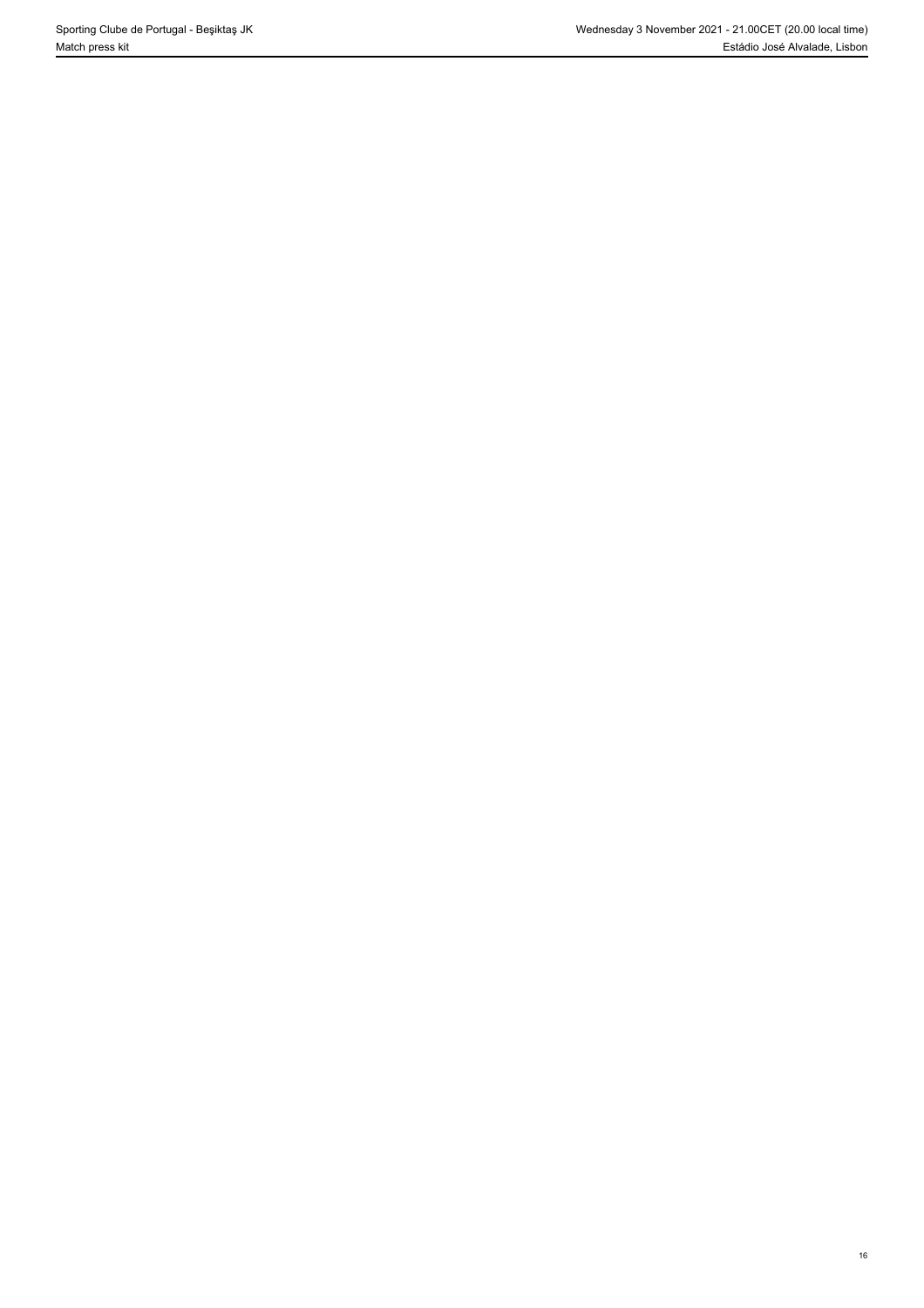# **Match-by-match lineups**

## **Sporting Clube de Portugal**

## **UEFA Champions League - Group stage**

## **Group C**

| <b>Club</b>                       |                  |  |  | $PId \mid W \mid D \mid L \mid GF \mid GA \mid Pts \mid$ |
|-----------------------------------|------------------|--|--|----------------------------------------------------------|
| <b>AFC Ajax</b>                   | $3$ 3 0 0 11 1 9 |  |  |                                                          |
| Borussia Dortmund                 |                  |  |  | 32011356                                                 |
| <b>Sporting Clube de Portugal</b> |                  |  |  | 3   1   0   2   5   7   3                                |
| <b>Besiktas JK</b>                |                  |  |  | $3 \mid 0 \mid 0 \mid 3 \mid 2 \mid 8 \mid 0$            |

#### **Matchday 1** (15/09/2021)

#### **Sporting Clube de Portugal 1-5 AFC Ajax**

**Goals:** 0-1 Haller 2, 0-2 Haller 9, 1-2 Paulinho 33, 1-3 Berghuis 39, 1-4 Haller 51, 1-5 Haller 63 **Sporting Clube de Portugal:** Adán, Feddal, João Palhinha, Matheus Nunes, Jovane Cabral (46 Sarabia), Nuno Santos (60 Tiago Tomás), Luís Neto, Rúben Vinagre (46 Matheus Reis), Paulinho (77 Daniel Bragança), Pedro Porro, Gonçalo Inácio (21 Ricardo Esgaio)

## **Matchday 2** (28/09/2021)

**Borussia Dortmund 1-0 Sporting Clube de Portugal**

#### **Goals:** 1-0 Malen 37

**Sporting Clube de Portugal:** Adán, Matheus Reis (84 Ricardo Esgaio), Feddal, Coates, João Palhinha (84 Daniel Bragança), Matheus Nunes, Luís Neto, Sarabia (74 Jovane Cabral), Tiago Tomás (58 Nuno Santos), Paulinho, Pedro Porro (84 Bruno Tabata)

## **Matchday 3** (19/10/2021)

#### **Beşiktaş JK 1-4 Sporting Clube de Portugal**

**Goals:** 0-1 Coates 15, 1-1 Larin 24, 1-2 Coates 27, 1-3 Sarabia 44 (P) , 1-4 Paulinho 89 **Sporting Clube de Portugal:** Adán, Matheus Reis (73 Ricardo Esgaio), Feddal (92 Luís Neto), Coates, João Palhinha, Matheus Nunes (92 Daniel Bragança), Sarabia (84 Tiago Tomás), Paulinho, Pedro Porro, Gonçalo Inácio, Pedro Gonçalves (92 Nuno Santos)

#### **Matchday 4** (03/11/2021)

Sporting Clube de Portugal-Beşiktaş JK

**Matchday 5** (24/11/2021) Sporting Clube de Portugal-Borussia Dortmund

**Matchday 6** (07/12/2021) AFC Ajax-Sporting Clube de Portugal

**Beşiktaş JK**

## **UEFA Champions League - Group stage**

#### **Matchday 1** (15/09/2021)

**Beşiktaş JK 1-2 Borussia Dortmund Goals:** 0-1 Bellingham 20, 0-2 Haaland 45+3, 1-2 Montero 90+4 **Beşiktaş JK:** Ersin Destanoğlu, Rosier, Montero, Souza, Batshuayi, Hutchinson (78 Salih Uçan), Pjanić, Larin (61 Kenan Karaman), Ghezzal (89 Gökhan Töre), N'Sakala, Welinton

## **Matchday 2** (28/09/2021)

#### **AFC Ajax 2-0 Beşiktaş JK**

**Goals:** 1-0 Berghuis 17, 2-0 Haller 43 **Beşiktaş JK:** Ersin Destanoğlu, Rosier, Rıdvan Yılmaz (46 Gökhan Töre), Souza, Salih Uçan (46 Oğuzhan Özyakup), Batshuayi, Bozdogan, N'Sakala, Kenan Karaman, Serdar Saatçı, Umut Meraş (73 Vardar)

## **Matchday 3** (19/10/2021)

**Beşiktaş JK 1-4 Sporting Clube de Portugal Goals:** 0-1 Coates 15, 1-1 Larin 24, 1-2 Coates 27, 1-3 Sarabia 44 (P) , 1-4 Paulinho 89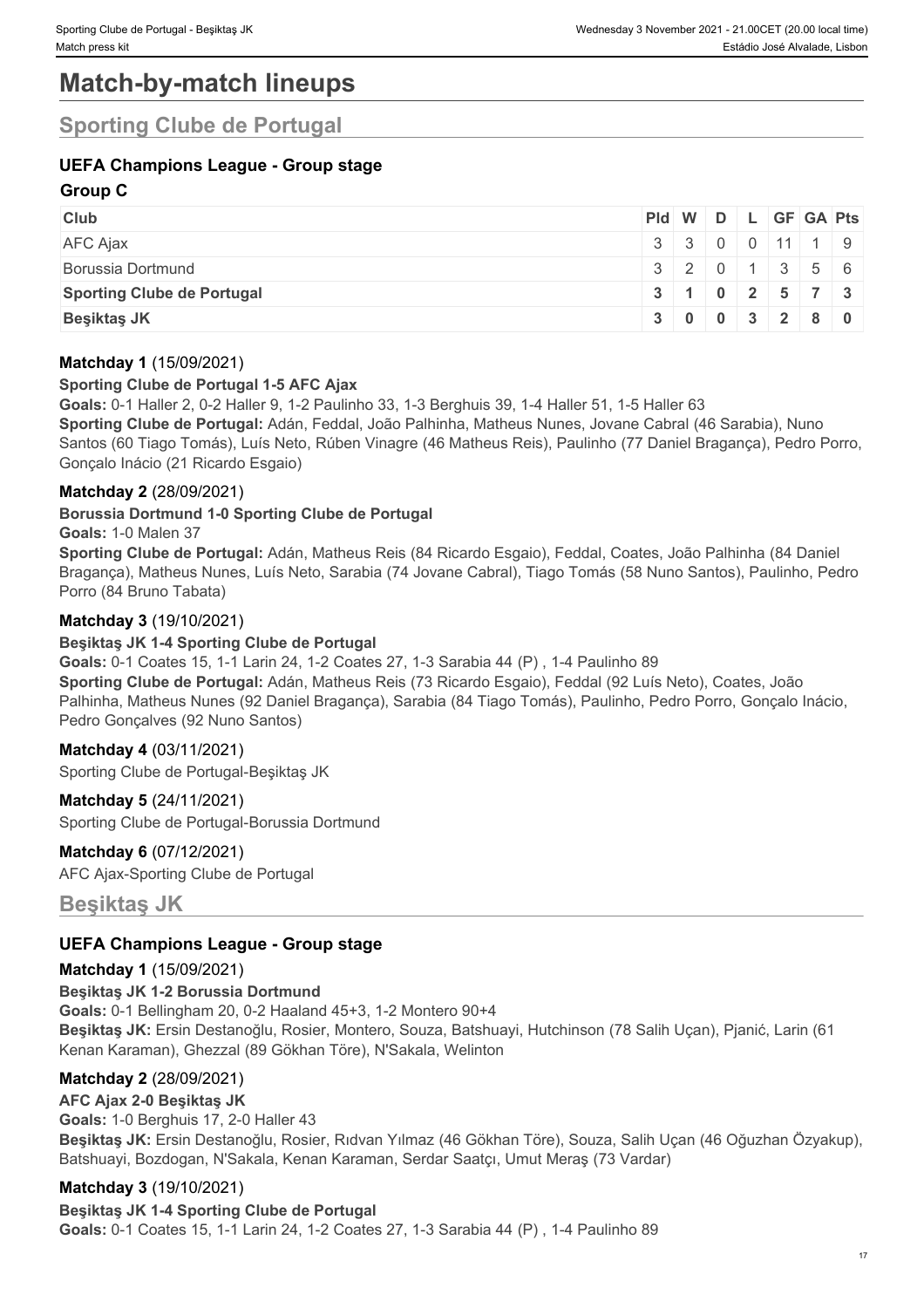**Beşiktaş JK:** Ersin Destanoğlu, Rosier, Souza, Batshuayi, Pjanić, Larin (73 Gökhan Töre), Ghezzal, N'Sakala, Welinton, Vida, Alex Teixeira (80 Kenan Karaman)

**Matchday 4** (03/11/2021) Sporting Clube de Portugal-Beşiktaş JK

**Matchday 5** (24/11/2021) Beşiktaş JK-AFC Ajax

**Matchday 6** (07/12/2021) Borussia Dortmund-Beşiktaş JK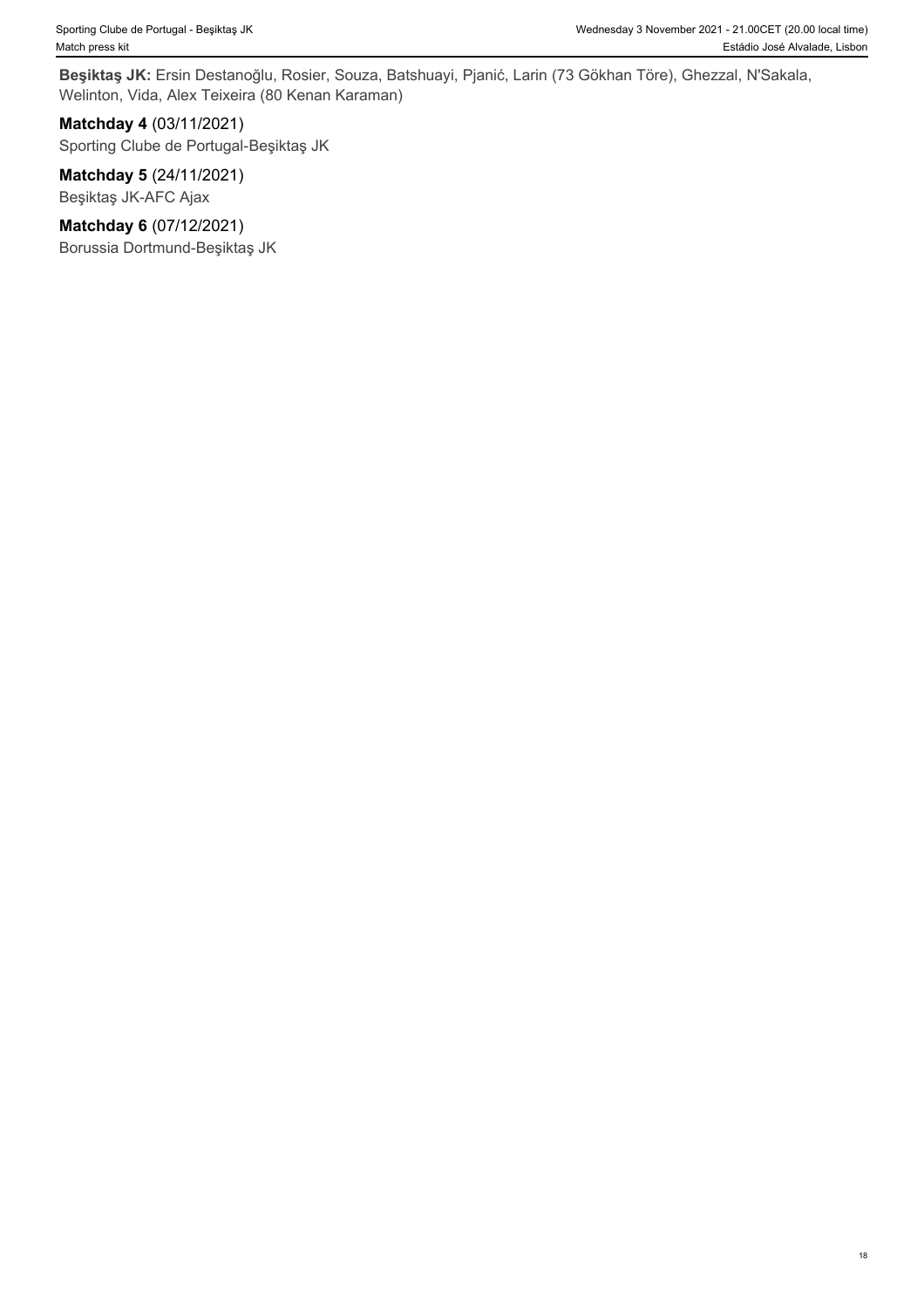# **Competition facts**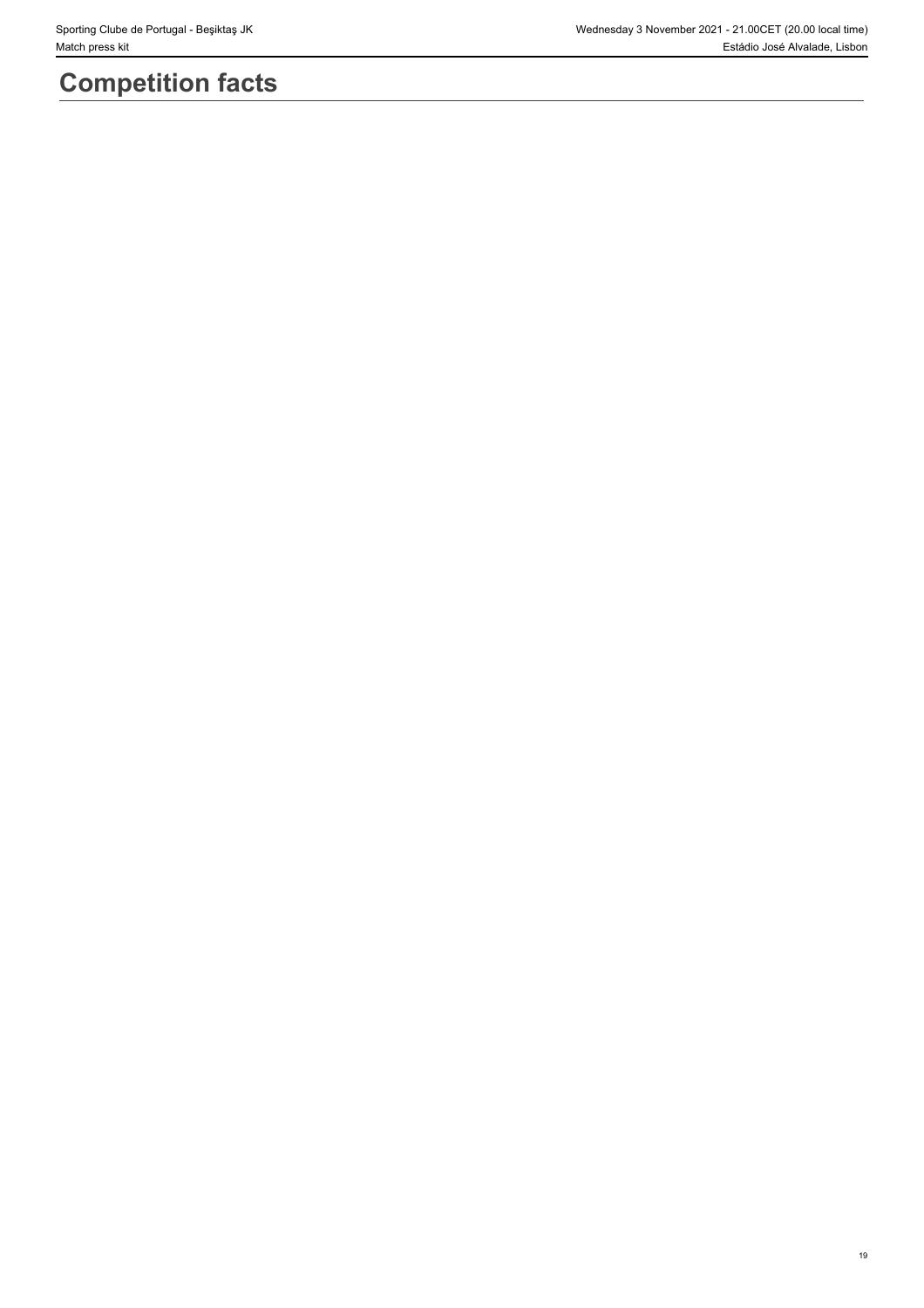# **Team facts**

#### **Sporting Clube de Portugal**

**Formed:** 1906 **Nickname:** Leões (Lions)

**UEFA club competition honours (runners-up in brackets)**

• UEFA Cup: (2005) • UEFA Cup Winners' Cup (1): 1964

## **Domestic honours (most recent triumph in brackets)**

League title: 19 (2021) Portuguese Cup: 17 (2019)

## **Ten-year European record (UEFA Champions League unless indicated otherwise)**

**2020/21:** UEFA Europa League play-offs **2019/20:** UEFA Europa League round of 32 **2018/19:** UEFA Europa League round of 32 **2017/18:** UEFA Europa League quarter-finals (having transferred from UEFA Champions League group stage) **2016/17:** group stage **2015/16:** UEFA Europa League round of 32 (having transferred from UEFA Champions League play-offs) **2014/15:** UEFA Europa League round of 32 (having transferred from UEFA Champions League group stage) **2013/14:** did not take part in UEFA competition **2012/13:** UEFA Europa League group stage **2011/12:** UEFA Europa League semi-finals

## **Records**

## **UEFA club competition**

• Biggest home win **16-1:** Sporting CP v APOEL 13/11/63, European Cup Winners' Cup second round first leg

• Biggest away win **0-9:** ÍA Akranes v Sporting CP 17/09/86, UEFA Cup first round first leg

• Heaviest home defeat **0-5:** Sporting CP v Bayern München 25/02/09, UEFA Champions League round of 16 first leg

• Heaviest away defeat **7-1:** Bayern München v Sporting CP 10/03/09, UEFA Champions League round of 16 second leg

## **UEFA Champions League (group stage to final)**

• Biggest home win **3-0** twice, most recently v FC Dynamo Kyiv 12/12/07, group stage

• Biggest away win **1-4:** Beşiktaş v Sporting CP 19/10/21, group stage

• Heaviest home defeat **0-5:** Sporting CP v Bayern München (see above)

• Heaviest away defeat **7-1:** Bayern München v Sporting CP (see above)

**Beşiktaş JK Formed:** 1903 **Nickname:** Kara Kartal (The Black Eagles)

**UEFA club competition honours (runners-up in brackets)** • None **blue** and **blue** and **blue** and **blue** and **blue** and **blue** and **blue** and **blue** and **blue** and **blue** and **blue** and **blue** and **blue** and **blue** and **blue** and **blue** and **blue** and **blue** and **blue** and **blue** 

**Domestic honours (most recent triumph in brackets)** League title: 16 (2021)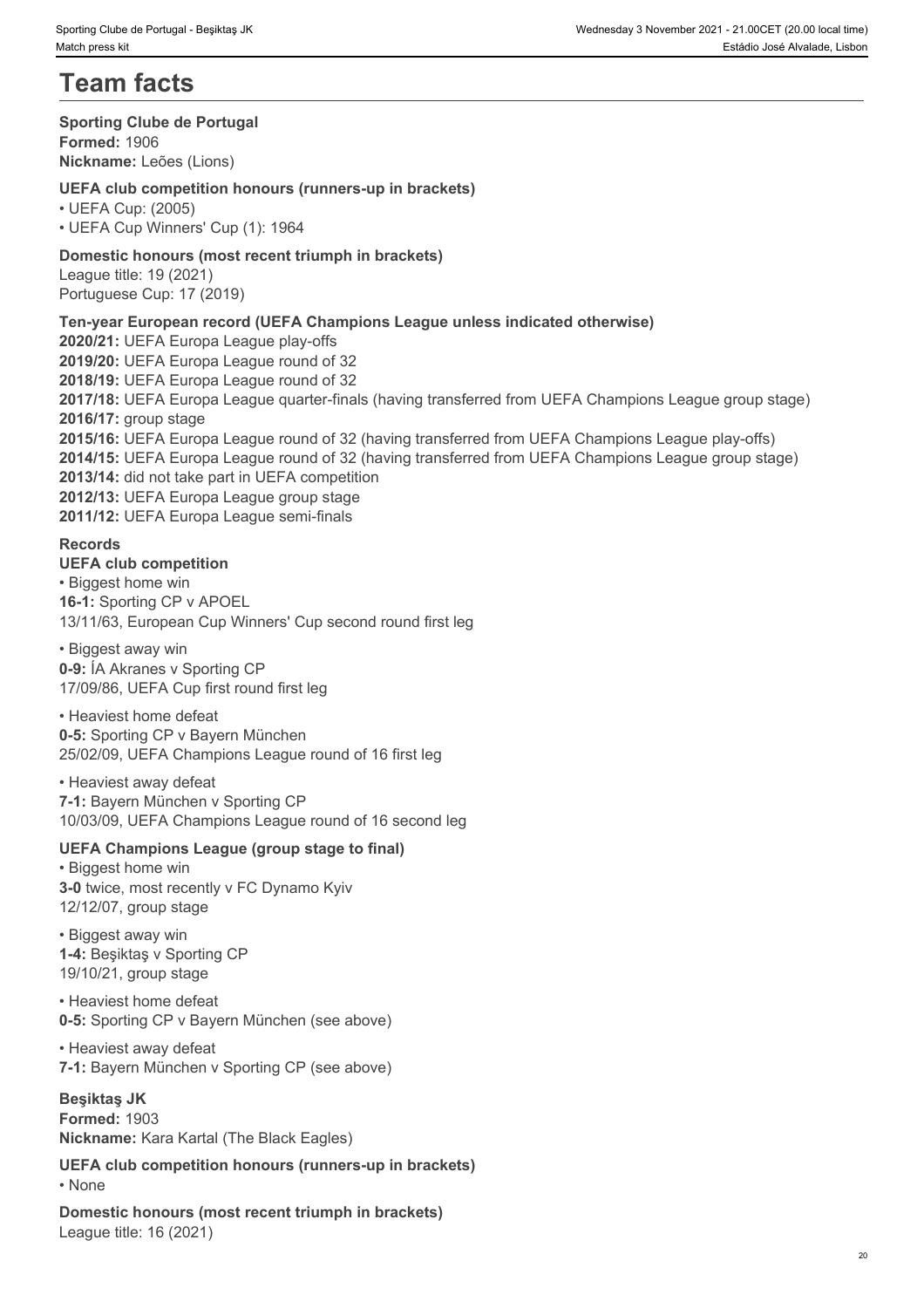Turkish Cup: 10 (2021)

#### **Ten-year European record (UEFA Champions League unless otherwise indicated)**

qualifying round)

**2019/20:** UEFA Europa League group stage

**2018/19:** UEFA Europa League group stage

**2020/21: 2020/21: 2020/21: 2020/21: 2020/21: 2020/21: 2020/21: 2020/21: 2020/21: 2020/21: 2020/21: 2020/21: 2020/21: 2020/21: 2020/21: 2020/21: 2020/21: 2020/21: 2020/21: 2020/21: 2 2017/18:** round of 16 **2016/17:** UEFA Europa League quarter-finals (having transferred from UEFA Champions League group stage) **2015/16:** UEFA Europa League group stage

**2014/15:** UEFA Europa League round of 16 (having transferred from UEFA Champions League play-offs)

**2013/14:** UEFA Europa League play-offs (excluded from the group stage)

**2012/13:** did not participate in UEFA competition

**2011/12:** UEFA Europa League round of 16

#### **Records**

#### **UEFA club competition**

• Biggest home win **6-0:** Beşiktaş v B36 Tórshavn 02/08/18, UEFA Europa League second qualifying round second leg

• Biggest away win **0-5:** Sarajevo v Beşiktaş 03/10/02, UEFA Cup first round second leg

• Heaviest home defeat **0-5:** Beşiktaş v Dynamo Kyiv 14/03/87, European Cup quarter-finals first leg

• Heaviest away defeat **8-0:** Liverpool v Beşiktaş 06/11/07, UEFA Champions League group stage

#### **UEFA Champions League (group stage to final only)**

• Biggest home win **3-0:** Beşiktaş v Barcelona 19/09/00, first group stage

• Biggest away win **1-3:** Porto v Beşiktaş 13/09/17, group stage **0-2:** Chelsea v Beşiktaş 01/10/03, group stage

• Heaviest home defeat **1-4:** Beşiktaş v Sporting CP 19/10/21, group stage **0-3:** Beşiktaş v Wolfsburg 03/11/09, group stage

• Heaviest away defeat **8-0:** Liverpool v Beşiktaş (see above)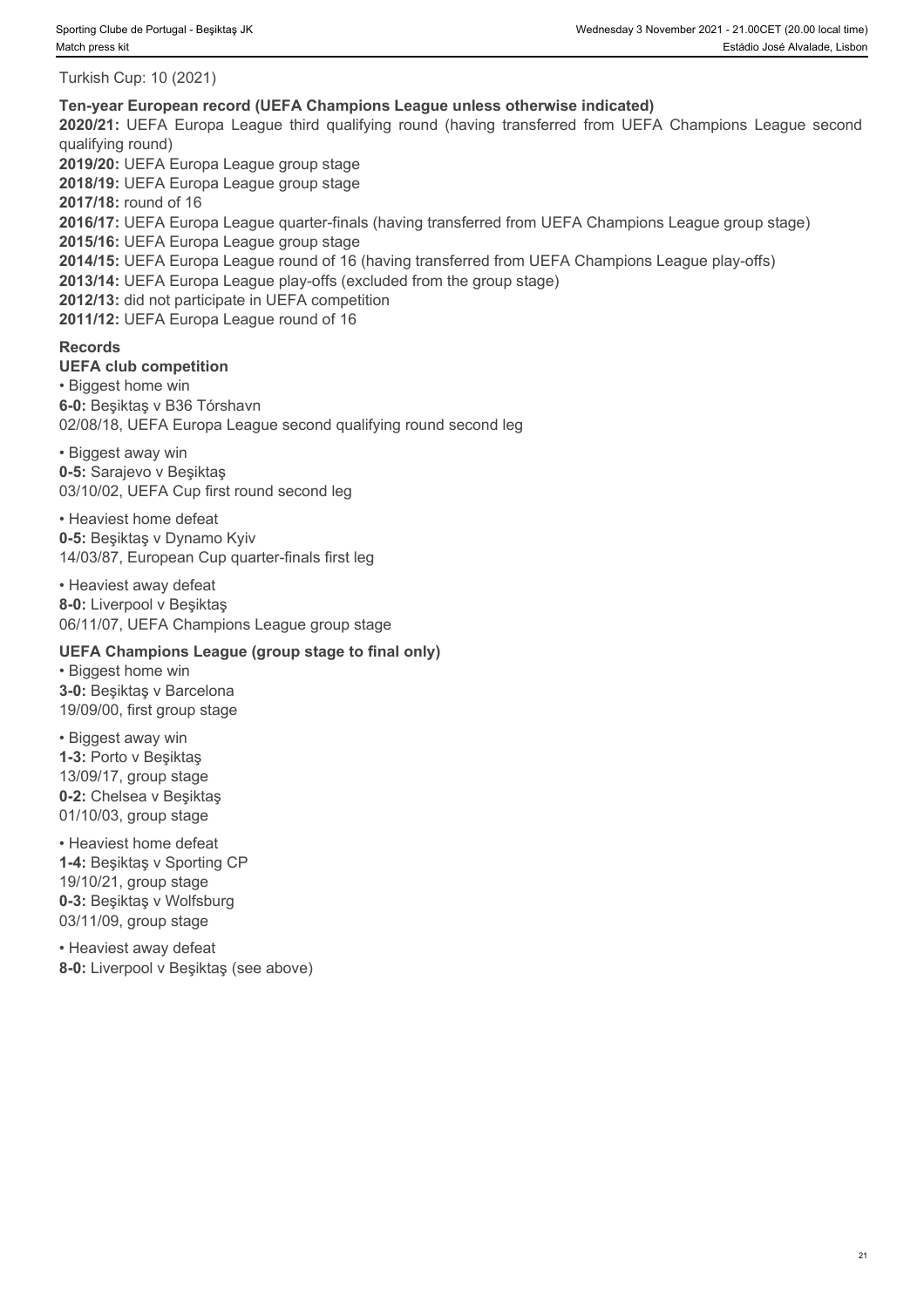# **Legend**

## **ALL-TIME STATISTICS**

The all-time record of the competing clubs in UEFA club competition.

**UEFA club competition:** These are the official statistics considered valid for communicating official records in UEFA club competition defined as European Champion Clubs' Cup, UEFA Champions League, UEFA Europa League, UEFA Cup Winner's Cup UEFA Super Cup, UEFA Intertoto Cup and European/South American Cup. Matches in the Inter-Cities Fairs Cup and the 1972 Super Cup are not included as they were not held under UEFA auspices, while the FIFA Club World Cup is excluded.

## **Match officials**

**UCL:** Total matches officiated in the UEFA Champions League from 1992/93 season, group stage to final only. Matches where the official has acted as the fourth official are not included in these statistics. These are the official statistics considered valid for communicating official records.

**UEFA:** Total matches officiated in UEFA club competition including all qualifying round matches. Matches where the official has acted as the fourth official are not included in these statistics. These are the official statistics considered valid for communicating official records.

## **Competitions**

## **Statistics**

**-**: Denotes player substituted **+**: Denotes player introduced

**\***: Denotes player sent off **+/-**: Denotes player introduced and substituted